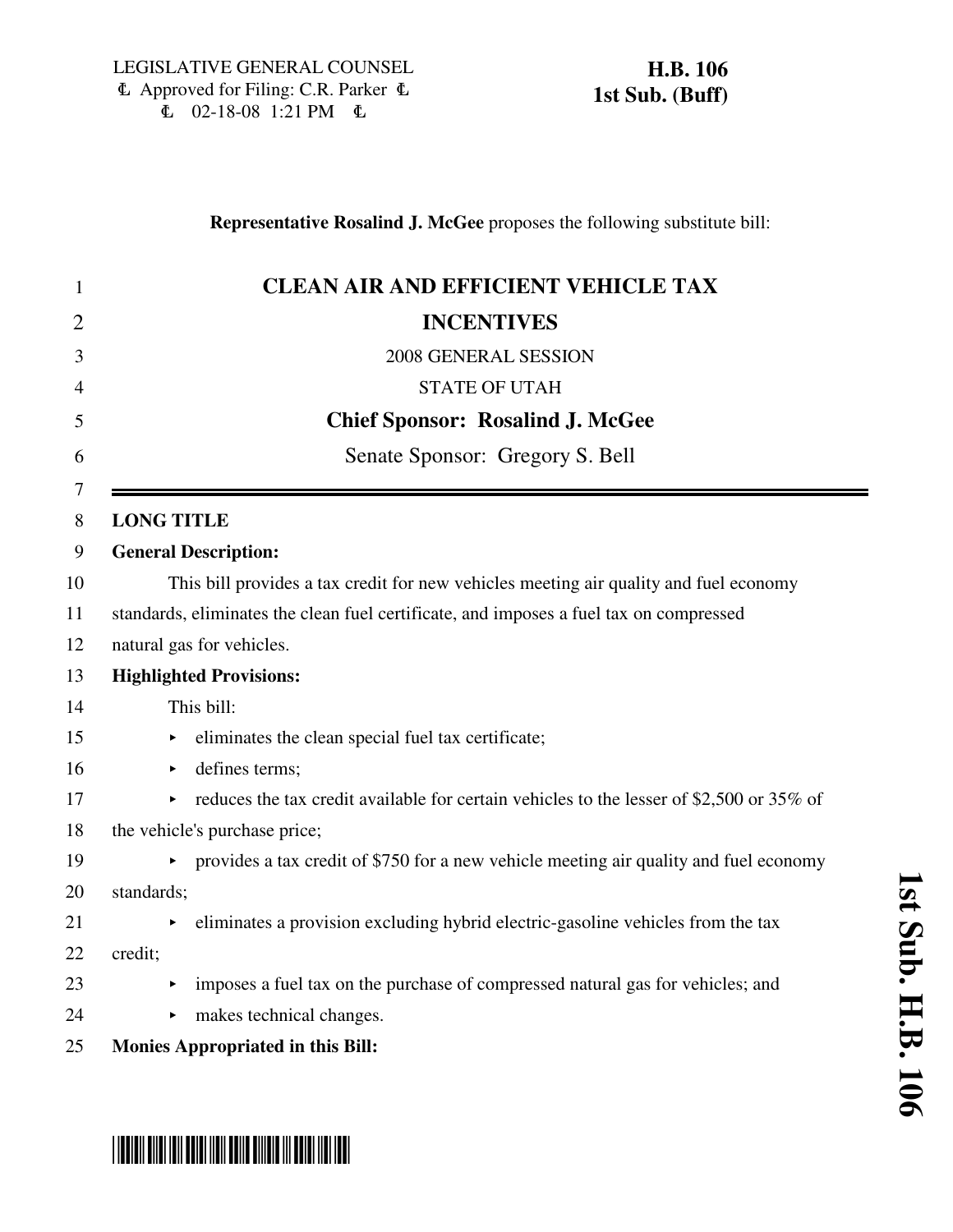| 26 | None                                                                                         |
|----|----------------------------------------------------------------------------------------------|
| 27 | <b>Other Special Clauses:</b>                                                                |
| 28 | This bill takes effect on January 1, 2009.                                                   |
| 29 | <b>Utah Code Sections Affected:</b>                                                          |
| 30 | <b>AMENDS:</b>                                                                               |
| 31 | 41-1a-418, as last amended by Laws of Utah 2007, Chapters 173, 217, and 325                  |
| 32 | 41-6a-1508, as renumbered and amended by Laws of Utah 2005, Chapter 2                        |
| 33 | 59-7-605, as last amended by Laws of Utah 2007, Chapter 306                                  |
| 34 | 59-10-1009, as last amended by Laws of Utah 2007, Chapter 306                                |
| 35 | 59-13-103, as last amended by Laws of Utah 1997, Chapter 271                                 |
| 36 | 59-13-301, as last amended by Laws of Utah 2003, Chapters 7 and 268                          |
| 37 | 59-13-304, as last amended by Laws of Utah 2005, First Special Session, Chapter 1            |
| 38 | 59-13-314, as last amended by Laws of Utah 2003, Chapter 7                                   |
| 39 | 72-2-124, as last amended by Laws of Utah 2006, Chapters 11 and 135                          |
| 40 |                                                                                              |
|    | Be it enacted by the Legislature of the state of Utah:                                       |
| 41 |                                                                                              |
| 42 | Section 1. Section 41-1a-418 is amended to read:                                             |
| 43 | 41-1a-418. Authorized special group license plates.                                          |
| 44 | (1) The division shall only issue special group license plates in accordance with this       |
| 45 | section through Section 41-1a-422 to a person who is specified under this section within the |
| 46 | categories listed as follows:                                                                |
| 47 | (a) disability special group license plates issued in accordance with Section 41-1a-420;     |
| 48 | (b) honor special group license plates, as in a war hero, which plates are issued for a:     |
| 49 | (i) survivor of the Japanese attack on Pearl Harbor;                                         |
| 50 | (ii) former prisoner of war;                                                                 |
| 51 | (iii) recipient of a Purple Heart;                                                           |
| 52 | (iv) disabled veteran; or                                                                    |
| 53 | (v) recipient of a gold star award issued by the United States Secretary of Defense if       |
| 54 | the recipient is the spouse, parent, or sibling of a servicemember killed;                   |
| 55 | (c) unique vehicle type special group license plates, as for historical, collectors value,   |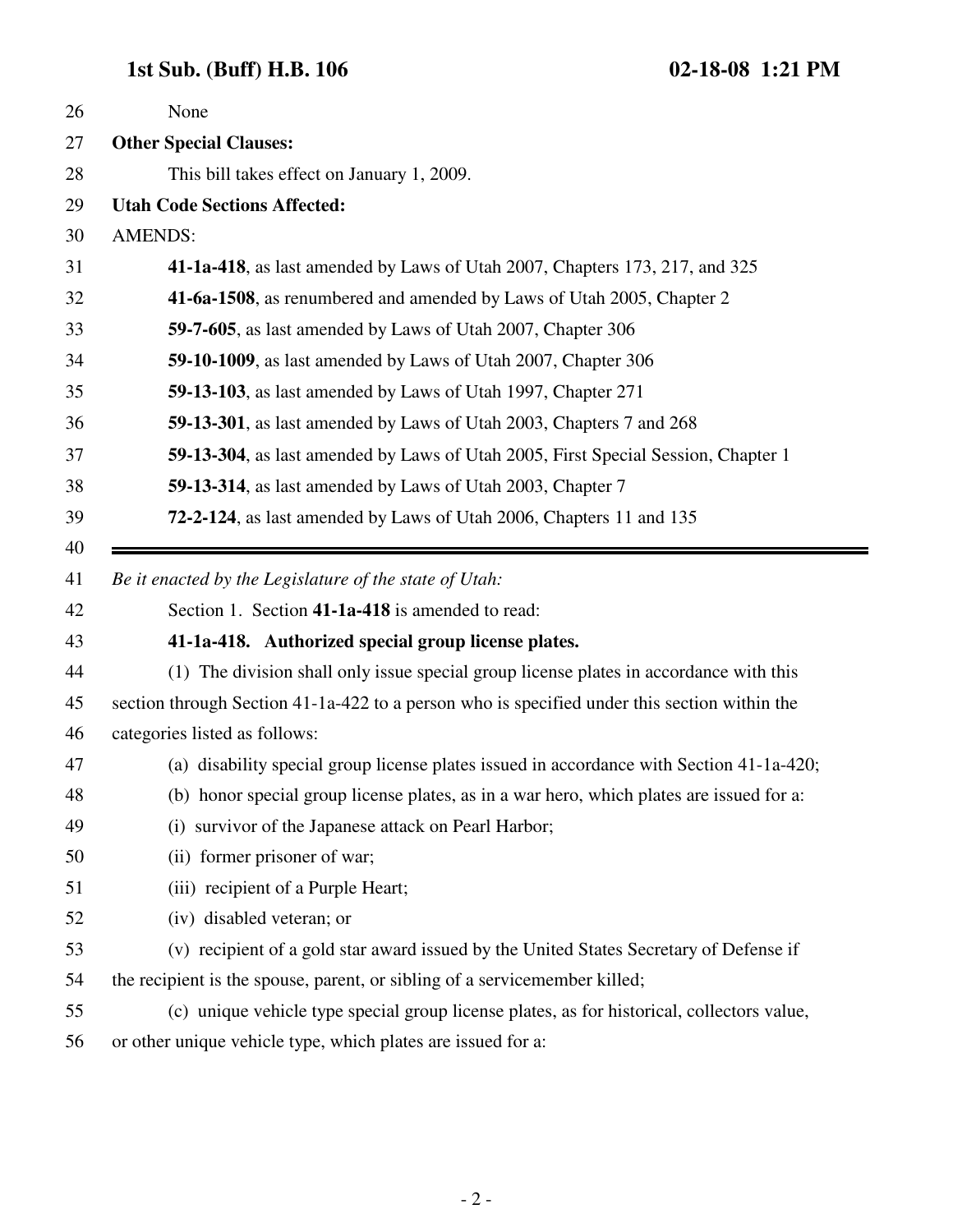| 57 | (i) special interest vehicle;                                                              |
|----|--------------------------------------------------------------------------------------------|
| 58 | (ii) vintage vehicle;                                                                      |
| 59 | (iii) farm truck; or                                                                       |
| 60 | (iv) vehicle powered by clean fuel [and for which a current clean special fuel certificate |
| 61 | is maintained as provided in Section 59-13-304] as defined in Section 59-13-102;           |
| 62 | (d) recognition special group license plates, as in a public official or an emergency      |
| 63 | service giver, which plates are issued for a:                                              |
| 64 | (i) current member of the Legislature;                                                     |
| 65 | (ii) current member of the United States Congress;                                         |
| 66 | (iii) current member of the National Guard;                                                |
| 67 | (iv) licensed amateur radio operator;                                                      |
| 68 | (v) currently employed, volunteer, or retired firefighter;                                 |
| 69 | (vi) emergency medical technician;                                                         |
| 70 | (vii) current member of a search and rescue team; or                                       |
| 71 | (viii) current honorary consulate designated by the United States Department of State;     |
| 72 | and                                                                                        |
| 73 | (e) support special group license plates, as for a contributor to an institution or cause, |
| 74 | which plates are issued for a contributor to:                                              |
| 75 | (i) an institution's scholastic scholarship fund;                                          |
| 76 | (ii) the Division of Wildlife Resources;                                                   |
| 77 | (iii) the Department of Veterans' Affairs;                                                 |
| 78 | (iv) the Division of Parks and Recreation;                                                 |
| 79 | (v) the Department of Agriculture and Food;                                                |
| 80 | (vi) the Guardian Ad Litem Services Account and the Children's Museum of Utah;             |
| 81 | (vii) the Boy Scouts of America;                                                           |
| 82 | (viii) spay and neuter programs through No More Homeless Pets in Utah;                     |
| 83 | (ix) the Boys and Girls Clubs of America;                                                  |
| 84 | $(x)$ Utah public education; or                                                            |
| 85 | (xi) programs that provide support to organizations that create affordable housing for     |
| 86 | those in severe need through the Division of Real Estate.                                  |
| 87 | (2) Beginning January 1, 2003, the division may not issue a new type of special group      |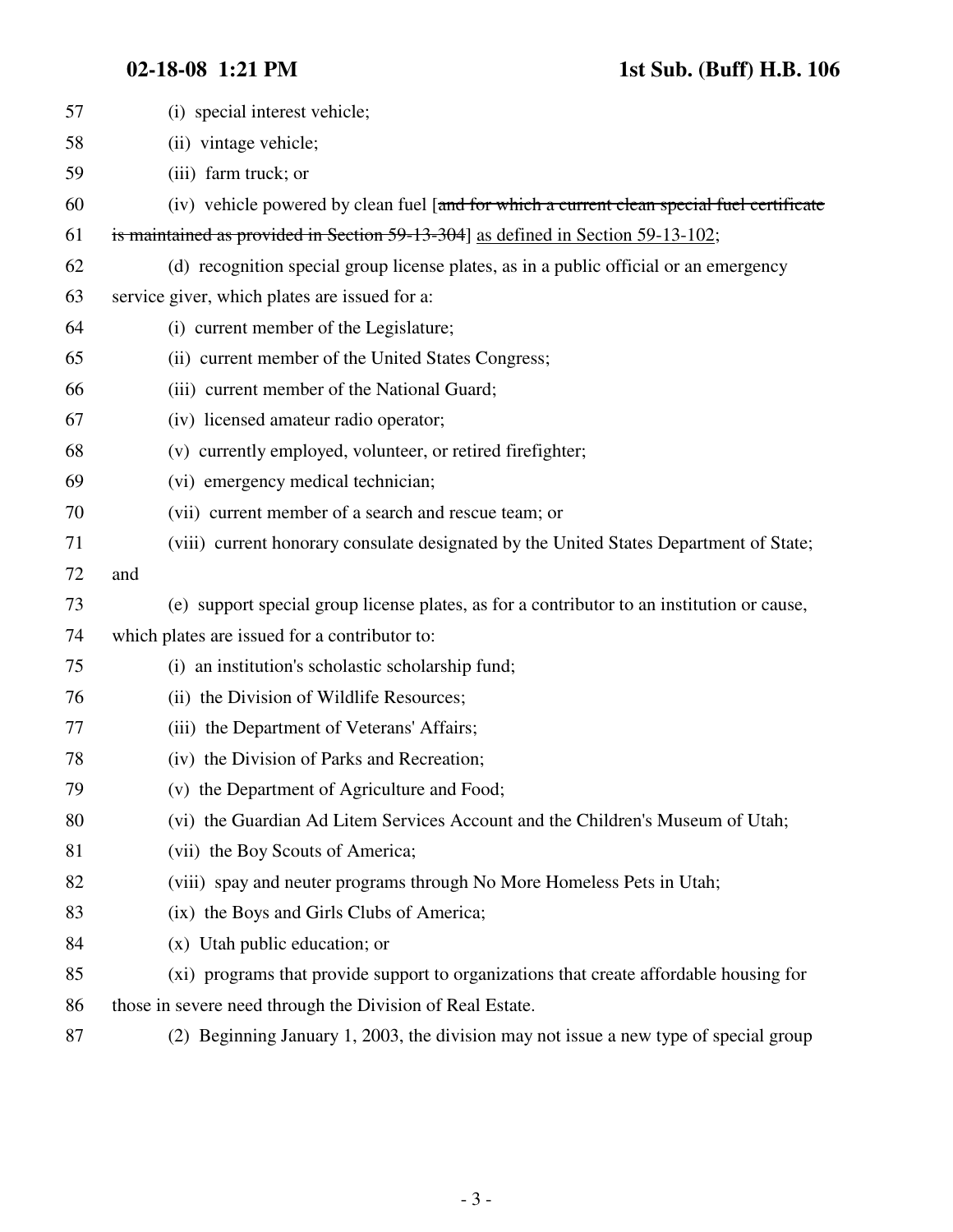| 88  | license plate unless the division receives:                                                     |
|-----|-------------------------------------------------------------------------------------------------|
| 89  | (a) a start-up fee established under Section 63-38-3.2 for production and administrative        |
| 90  | costs for providing the new special group license plates; or                                    |
| 91  | (b) a legislative appropriation for the start-up fee provided under Subsection $(2)(a)$ .       |
| 92  | (3) (a) A sponsoring organization that qualifies for tax-exempt status under Internal           |
| 93  | Revenue Code Section $501(c)(3)$ may request the commission to authorize a new type of          |
| 94  | special group license plate for the sponsoring organization. The sponsoring organization shall: |
| 95  | (i) collect a minimum of 200 applications; and                                                  |
| 96  | (ii) pay a start-up fee established under Section 63-38-3.2 for production and                  |
| 97  | administrative costs for providing the new type of special group license plates.                |
| 98  | (b) If the provisions of Subsection $(3)(a)$ are met, the commission shall approve the          |
| 99  | request and the division shall:                                                                 |
| 100 | (i) design a license plate in accordance with Section 41-1a-419; and                            |
| 101 | (ii) issue the new type of special group license plates.                                        |
| 102 | Section 2. Section 41-6a-1508 is amended to read:                                               |
| 103 | 41-6a-1508. Low-speed vehicle.                                                                  |
| 104 | (1) Except as otherwise provided in this section, a low-speed vehicle is considered a           |
| 105 | motor vehicle for purposes of the Utah Code including requirements for:                         |
| 106 | (a) traffic rules under Title 41, Chapter 6a, Traffic Code;                                     |
| 107 | (b) driver licensing under Title 53, Chapter 3, Uniform Driver License Act;                     |
| 108 | (c) motor vehicle insurance under Title 41, Chapter 12a, Financial Responsibility of            |
| 109 | Motor Vehicle Owners and Operators Act;                                                         |
| 110 | (d) vehicle registration, titling, odometer statements, vehicle identification numbers,         |
| 111 | license plates, and registration fees under Title 41, Chapter 1a, Motor Vehicle Act;            |
| 112 | (e) vehicle taxation under Title 59, Chapter 13, Motor and Special Fuel Tax Act, and            |
| 113 | fee in lieu of property taxes or in lieu fees under Section 59-2-405;                           |
| 114 | (f) motor vehicle dealer licensing under Title 41, Chapter 3, Motor Vehicle Business            |
| 115 | <b>Regulation Act;</b>                                                                          |
| 116 | (g) motor vehicle safety inspection requirements under Section 53-8-205; and                    |
| 117 | (h) safety belt requirements under Title 41, Chapter 6a, Part 18, Motor Vehicle Safety          |
| 118 | Belt Usage Act.                                                                                 |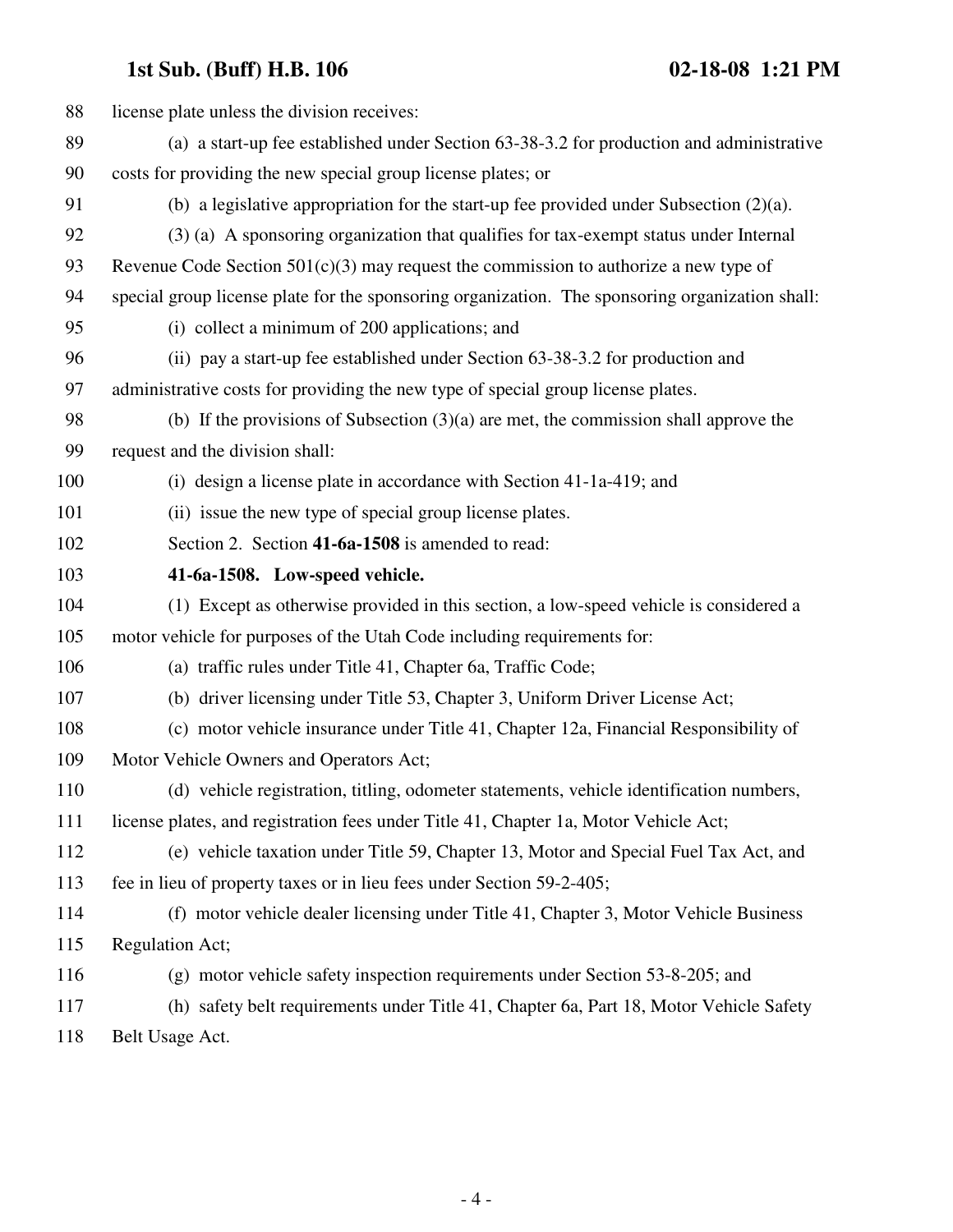## **02-18-08 1:21 PM 1st Sub. (Buff) H.B. 106**

| 119 | (2) (a) A low-speed vehicle shall comply with federal safety standards established in 49                  |
|-----|-----------------------------------------------------------------------------------------------------------|
| 120 | C.F.R. 571.500 and shall be equipped with:                                                                |
| 121 | (i) headlamps;                                                                                            |
| 122 | (ii) front and rear turn signals, tail lamps, and stop lamps;                                             |
| 123 | (iii) turn signal lamps;                                                                                  |
| 124 | (iv) reflex reflectors one on the rear of the vehicle and one on the left and right side and              |
| 125 | as far to the rear of the vehicle as practical;                                                           |
| 126 | (v) a parking brake;                                                                                      |
| 127 | (vi) a windshield that meets the standards under Section 41-6a-1635, including a                          |
| 128 | device for cleaning rain, snow, or other moisture from the windshield;                                    |
| 129 | (vii) an exterior rearview mirror on the driver's side and either an interior rearview                    |
| 130 | mirror or an exterior rearview mirror on the passenger side;                                              |
| 131 | (viii) a speedometer and odometer; and                                                                    |
| 132 | (ix) braking for each wheel.                                                                              |
| 133 | (b) A low-speed vehicle that complies with this Subsection (2) and Subsection (3) and                     |
| 134 | that is not altered from the manufacturer is considered to comply with equipment requirements             |
| 135 | under Part 16, Vehicle Equipment.                                                                         |
| 136 | (3) A person may not operate a low-speed vehicle that has been structurally altered                       |
| 137 | from the original manufacturer's design.                                                                  |
| 138 | $(4)$ A user of a low-speed vehicle shall obtain an annual clean special fuel tax                         |
| 139 | certificate for each low-speed vehicle as required under Section 59-13-304.]                              |
| 140 | $[\frac{(-5)}{4}]$ (4) A low-speed vehicle is exempt from a motor vehicle emissions inspection and        |
| 141 | maintenance program requirements under Section 41-6a-1642.                                                |
| 142 | $[(6)]$ (5) (a) Except to cross a highway at an intersection, a low-speed vehicle may not                 |
| 143 | be operated on a highway with a posted speed limit of more than 35 miles per hour.                        |
| 144 | (b) In addition to the restrictions under Subsection $[\text{f6}]$ (5)(a), a highway authority,           |
| 145 | may prohibit or restrict the operation of a low-speed vehicle on any highway under its                    |
| 146 | jurisdiction, if the highway authority determines the prohibition or restriction is necessary for         |
| 147 | public safety.                                                                                            |
| 148 | $[\langle \overline{\tau} \rangle]$ (6) A person may not operate a low-speed vehicle on a highway without |
| 149 | displaying on the rear of the low-speed vehicle, a slow-moving vehicle identification emblem              |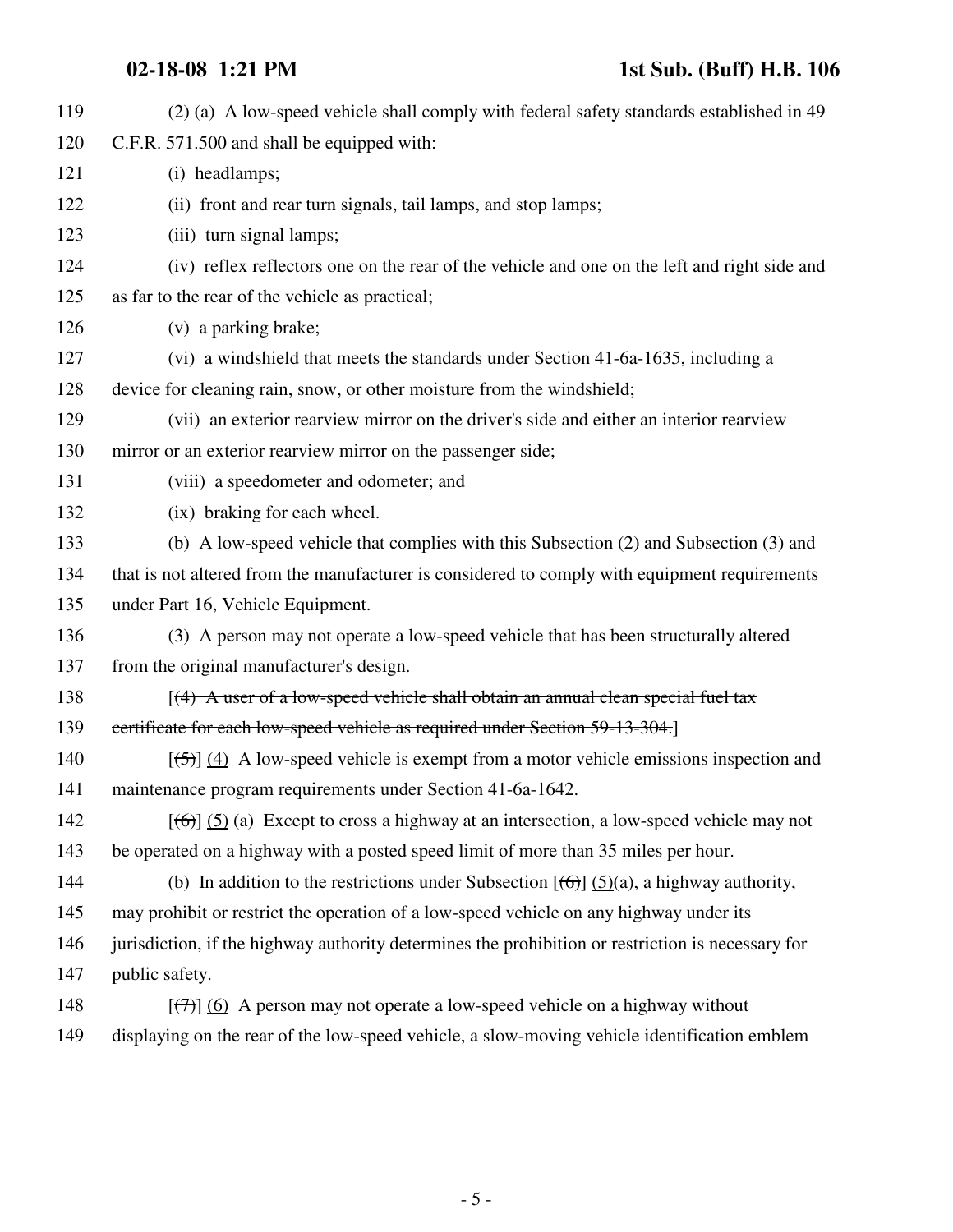150 that complies with the Society of Automotive Engineers standard SAE J943. 151  $[(8)]$  (7) A person who violates Subsection (2), (3),  $[6]$  (5), or  $[7]$  (6) is guilty of a 152 class C misdemeanor. 153 Section 3. Section **59-7-605** is amended to read: 154 **59-7-605. Definitions -- Tax credit -- Cleaner burning fuels.** 155 (1) As used in this section: 156 (a) "Air quality standards" means that a vehicle's emissions are equal to or cleaner than 157 the standards established in bin 2 in Table S04-1, of 40 C.F.R. 86.1811-04(c)(6). 158  $[(a)] (b)$  "Board" means the Air Quality Board created under Title 19, Chapter 2, Air 159 Conservation Act. 160  $[\frac{1}{2}]$  (c) "Certified by the board" means that: 161 (i) a motor vehicle on which conversion equipment has been installed meets the 162 following criteria: 163 (A) before the installation of conversion equipment, the vehicle does not exceed the 164 emission cut points for a transient test driving cycle, as specified in 40 C.F.R. Part 51, 165 Appendix E to Subpart S, or an equivalent test for the make, model, and year of the vehicle; 166 (B) the motor vehicle's emissions of regulated pollutants, when operating on a fuel 167 listed in Subsection (2)[ $\frac{a}{i}$ (ii)(A)](c)(i) or  $\frac{2}{a}$ (ii)(B)] (ii), is less than the emissions were 168 before the installation of conversion equipment; and 169 (C) a reduction in emissions under Subsection  $(1)[(\theta)(c)(i)(B)$  is demonstrated by: 170 (I) certification of the conversion equipment by the federal Environmental Protection 171 Agency or by a state whose certification standards are recognized by the board; 172 (II) testing the motor vehicle, before and after installation of the conversion equipment, 173 in accordance with 40 C.F.R. Part 86, Control of Emissions from New and In-use Highway 174 Vehicles and Engines, using all fuel the motor vehicle is capable of using; or 175 (III) any other test or standard recognized by board rule; or 176 (ii) special mobile equipment on which conversion equipment has been installed meets 177 the following criteria: 178 (A) the special mobile equipment's emissions of regulated pollutants, when operating 179 on fuels listed in Subsection  $(2)[(a)(ii)(A)](d)(i)$  or  $[(2)(a)(iii)(B)]$  (ii), is less than the 180 emissions were before the installation of conversion equipment; and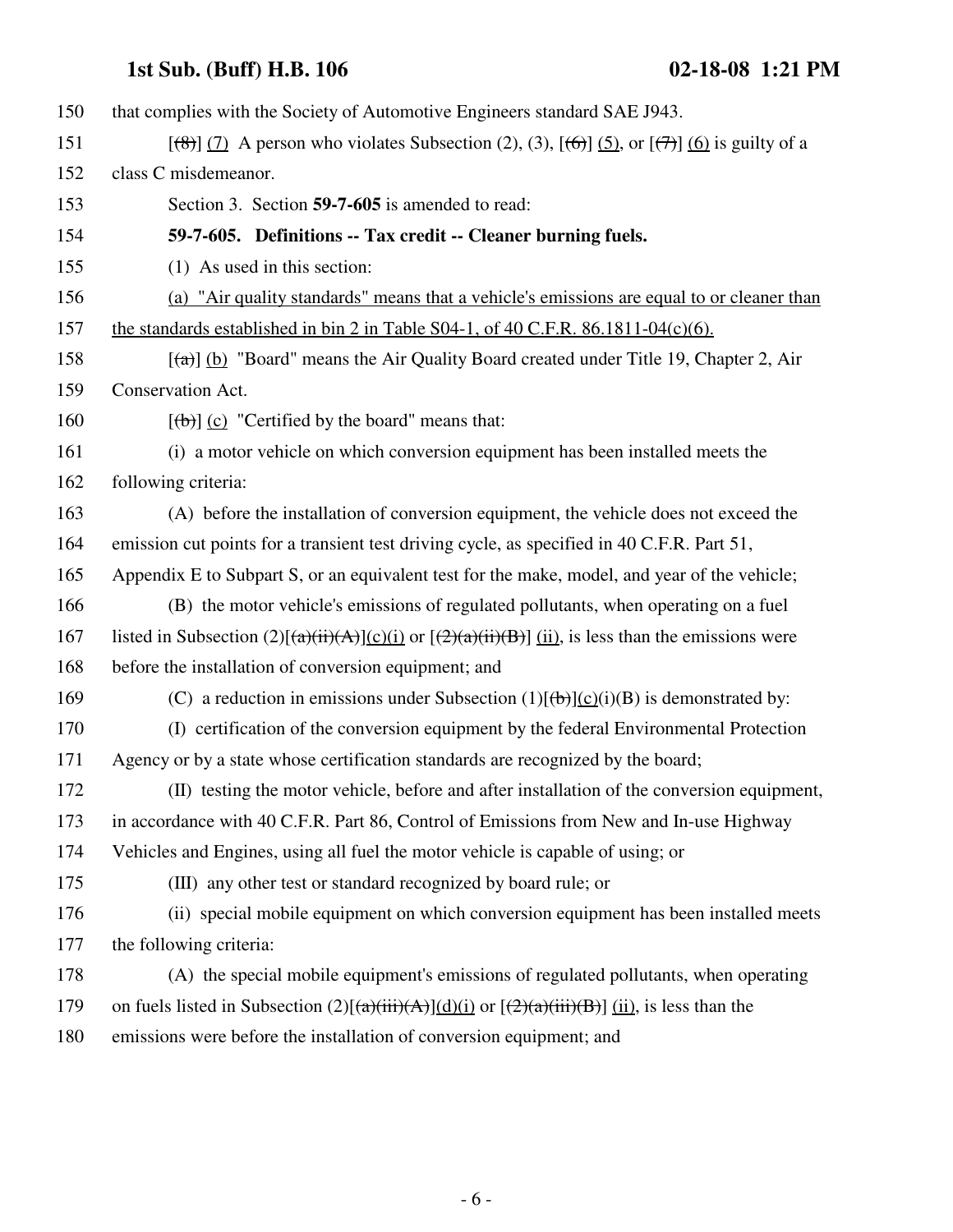## **02-18-08 1:21 PM 1st Sub. (Buff) H.B. 106**

| 181 | (B) a reduction in emissions under Subsection $(1)[\theta]$ (c)(ii)(A) is demonstrated by:                        |
|-----|-------------------------------------------------------------------------------------------------------------------|
| 182 | (I) certification of the conversion equipment by the federal Environmental Protection                             |
| 183 | Agency or by a state whose certification standards are recognized by the board; or                                |
| 184 | (II) any other test or standard recognized by board rule.                                                         |
| 185 | $[\text{e} \rightarrow \text{e}]$ (d) "Clean fuel grant" means a grant awarded under Title 19, Chapter 1, Part 4, |
| 186 | Clean Fuels and Vehicle Technology Program Act, for reimbursement of a portion of the                             |
| 187 | incremental cost of an OEM vehicle or the cost of conversion equipment.                                           |
| 188 | $[\text{(\text{d})}]$ (e) "Conversion equipment" means equipment referred to in Subsection                        |
| 189 | $(2)[(a)(ii)](c)$ or $[(2)(a)(iii)]$ (d).                                                                         |
| 190 | [(e) "Electric-hybrid vehicle" is as defined in 42 U.S.C. Sec. 13435.]                                            |
| 191 | (f) "Fuel economy standards" means that a vehicle's combined fuel economy, as                                     |
| 192 | determined in 40 C.F.R. $600.209-95(d)$ is equal to or greater than:                                              |
| 193 | (i) 31 miles per gallon for gasoline-fueled vehicles;                                                             |
| 194 | (ii) 36 miles per gallon for diesel-fueled vehicles;                                                              |
| 195 | (iii) 19 miles per gallon for vehicles fueled by a blend of $85\%$ ethanol and $15\%$                             |
| 196 | gasoline;                                                                                                         |
| 197 | (iv) 19 miles per gallon for liquified petroleum gas-fueled vehicles; or                                          |
| 198 | (v) standards consistent with 40 C.F.R. $600.209-95(d)$ that are adopted by the Air                               |
| 199 | <b>Quality Board by rule.</b>                                                                                     |
| 200 | $[\text{f}^{\text{f}}\text{f}^{\text{f}}]$ (g) "Incremental cost" has the same meaning as in Section 19-1-402.    |
| 201 | $[\frac{1}{2}]$ (h) "OEM vehicle" has the same meaning as in Section 19-1-402.                                    |
| 202 | "Original purchase" means the purchase of a vehicle that has never been titled or<br>(i)                          |
| 203 | registered and has been driven less than 7,500 miles.                                                             |
| 204 | $[\frac{h}{\ln}]$ (i) "Special mobile equipment":                                                                 |
| 205 | (i) means any mobile equipment or vehicle that is not designed or used primarily for                              |
| 206 | the transportation of persons or property; and                                                                    |
| 207 | (ii) includes construction or maintenance equipment.                                                              |
| 208 | (2) $\left[\frac{a}{b}\right]$ Except as provided in Subsection (2)(b), for Eor taxable years beginning on or     |
| 209 | after January 1, [2001] 2009, but beginning on or before December 31, [2010] 2013, a taxpayer                     |
| 210 | may claim a <u>one-time</u> tax credit per vehicle against tax otherwise due under this chapter or                |
| 211 | Chapter 8, Gross Receipts Tax on Certain Corporations Not Required to Pay Corporate                               |
|     |                                                                                                                   |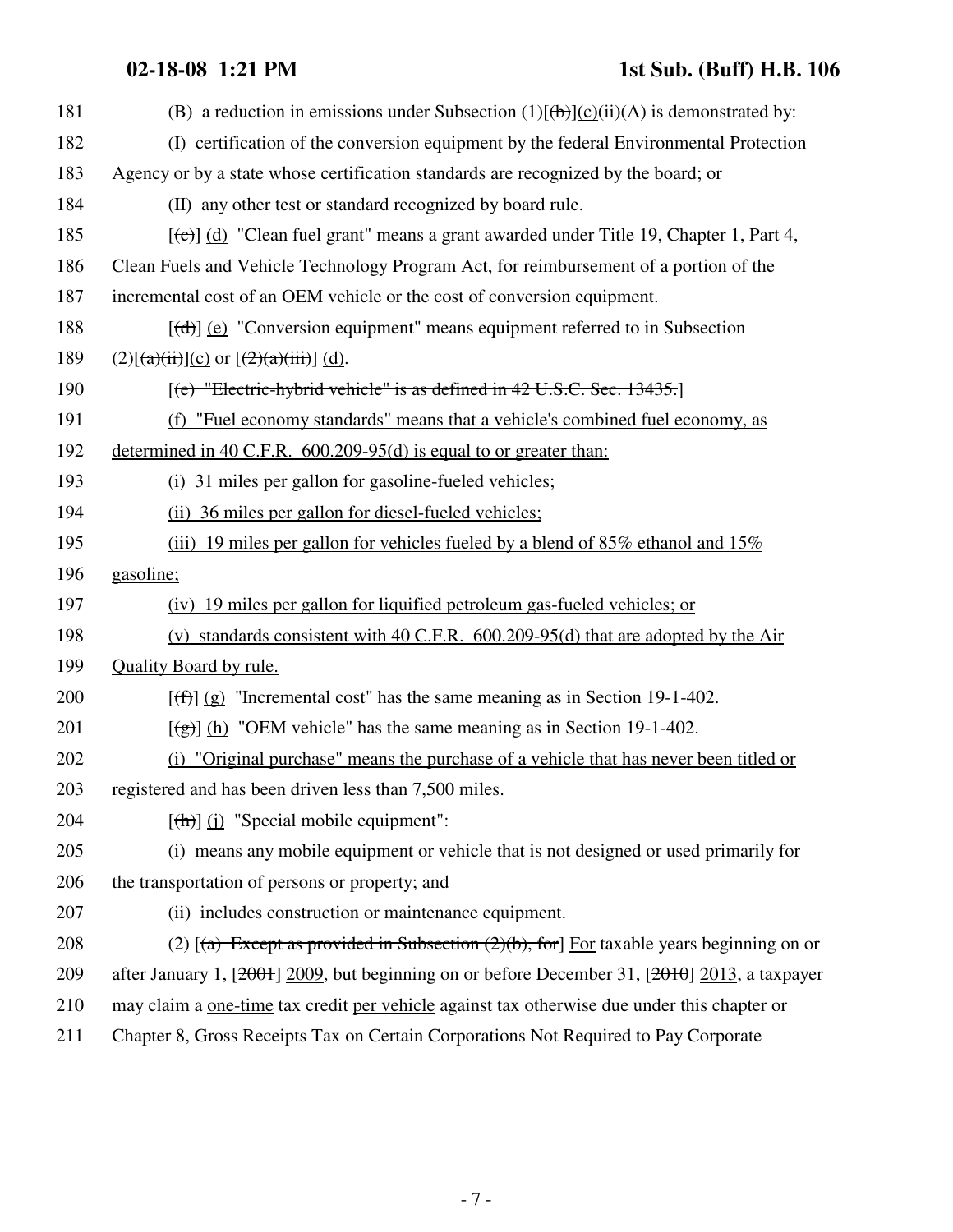| 212 | Franchise or Income Tax Act, in an amount equal to:                                                      |
|-----|----------------------------------------------------------------------------------------------------------|
| 213 | $(i)$ 50% of the incremental cost of an OEM vehicle registered in Utah minus the                         |
| 214 | amount of any clean fuel grant received, up to a maximum tax credit of \$3,000 per vehicle, if           |
| 215 | the vehicle:                                                                                             |
| 216 | $[(A)$ is fueled by propane, natural gas, or electricity;                                                |
| 217 | $(6)$ is fueled by other fuel the board determines annually on or before July 1 to be at                 |
| 218 | least as effective in reducing air pollution as fuels under Subsection $(2)(a)(i)(A)$ ; or               |
| 219 | [(C) meets the clean-fuel vehicle standards in the federal Clean Air Act Amendments                      |
| 220 | of 1990, 42 U.S.C. Sec. 7521 et seq.;                                                                    |
| 221 | (a) \$750 for the original purchase of a new vehicle that is not fueled by compressed                    |
| 222 | natural gas if the vehicle is registered in Utah and meets air quality and fuel economy                  |
| 223 | standards;                                                                                               |
| 224 | (b) for the purchase of a vehicle fueled by compressed natural gas that is registered in                 |
| 225 | Utah, the lesser of:                                                                                     |
| 226 | (i) $$2,500;$ or                                                                                         |
| 227 | $(ii)$ 35% of the purchase price of the vehicle;                                                         |
| 228 | $[\overrightarrow{t})]$ (c) 50% of the cost of equipment for conversion, if certified by the board, of a |
| 229 | motor vehicle registered in Utah minus the amount of any clean fuel grant received, up to a              |
| 230 | maximum tax credit of \$2,500 per motor vehicle, if the motor vehicle is to:                             |
| 231 | $[\vec{A}]$ (i) be fueled by propane, natural gas, or electricity;                                       |
| 232 | $[\overline{(B)}]$ (ii) be fueled by other fuel the board determines annually on or before July 1 to     |
| 233 | be at least as effective in reducing air pollution as fuels under Subsection $(2)[(a)(ii)(A)](c)(i)$ ;   |
| 234 | <b>or</b>                                                                                                |
| 235 | $[\text{f}\Theta]$ (iii) meet the federal clean-fuel vehicle standards in the federal Clean Air Act      |
| 236 | Amendments of 1990, 42 U.S.C. Sec. 7521 et seq.; and                                                     |
| 237 | $[\text{(iii)}]$ (d) 50% of the cost of equipment for conversion, if certified by the board, of a        |
| 238 | special mobile equipment engine minus the amount of any clean fuel grant received, up to a               |
| 239 | maximum tax credit of \$1,000 per special mobile equipment engine, if the special mobile                 |
| 240 | equipment is to be fueled by:                                                                            |
| 241 | $[\vec{A}]$ (i) propane, natural gas, or electricity; or                                                 |
| 242 | $[\overline{(\mathbf{B})}]$ (ii) other fuel the board determines annually on or before July 1 to be:     |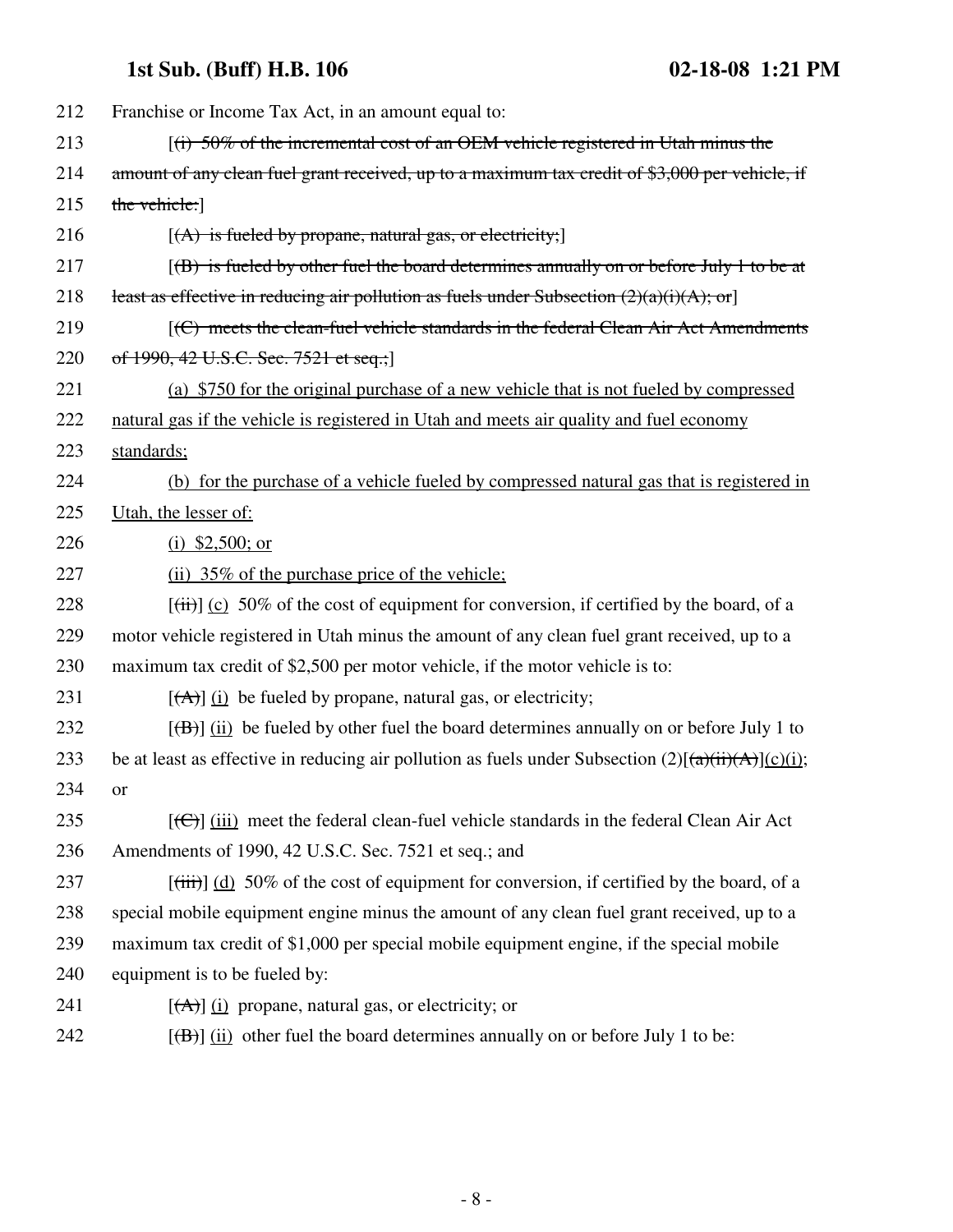| 243 | $[\frac{H}{(h)}](A)$ at least as effective in reducing air pollution as the fuels under Subsection      |
|-----|---------------------------------------------------------------------------------------------------------|
| 244 | $(2)[(a)(iii)(A)](d)(i);$ or                                                                            |
| 245 | $[\text{H}\text{H}]$ (B) substantially more effective in reducing air pollution than the fuel for which |
| 246 | the engine was originally designed.                                                                     |
| 247 | $[$ (b) Notwithstanding Subsection $(2)$ (a), for taxable years beginning on or after January           |
| 248 | 1, 2006, a taxpayer may not claim a tax credit under this section with respect to an                    |
| 249 | electric-hybrid vehicle.]                                                                               |
| 250 | (3) A taxpayer shall provide proof of the purchase of an item for which a tax credit is                 |
| 251 | allowed under this section by:                                                                          |
| 252 | (a) providing proof to the board in the form the board requires by rule;                                |
| 253 | (b) receiving a written statement from the board acknowledging receipt of the proof;                    |
| 254 | and                                                                                                     |
| 255 | (c) retaining the written statement described in Subsection $(3)(b)$ .                                  |
| 256 | (4) Except as provided by Subsection (5), the tax credit under this section is allowed                  |
| 257 | only:                                                                                                   |
| 258 | (a) against any Utah tax owed in the taxable year by the taxpayer;                                      |
| 259 | (b) in the taxable year in which the item is purchased for which the tax credit is                      |
| 260 | claimed; and                                                                                            |
| 261 | (c) once per vehicle.                                                                                   |
| 262 | (5) If the amount of a tax credit claimed by a taxpayer under this section exceeds the                  |
| 263 | taxpayer's tax liability under this chapter for a taxable year, the amount of the tax credit            |
| 264 | exceeding the tax liability may be carried forward for a period that does not exceed the next           |
| 265 | five taxable years.                                                                                     |
| 266 | Section 4. Section 59-10-1009 is amended to read:                                                       |
| 267 | 59-10-1009. Definitions -- Cleaner burning fuels tax credit.                                            |
| 268 | (1) As used in this section:                                                                            |
| 269 | (a) "Air quality standards" means that a vehicle's emissions are equal to or cleaner than               |
| 270 | the standards established in bin 2 in Table S04-1, of 40 C.F.R. $86.1811-04(c)(6)$ .                    |
| 271 | $[\text{A}]\,$ (b) "Board" means the Air Quality Board created in Title 19, Chapter 2, Air              |
| 272 | Conservation Act.                                                                                       |
| 273 | $[\text{(\text{b})}]$ (c) "Certified by the board" means that:                                          |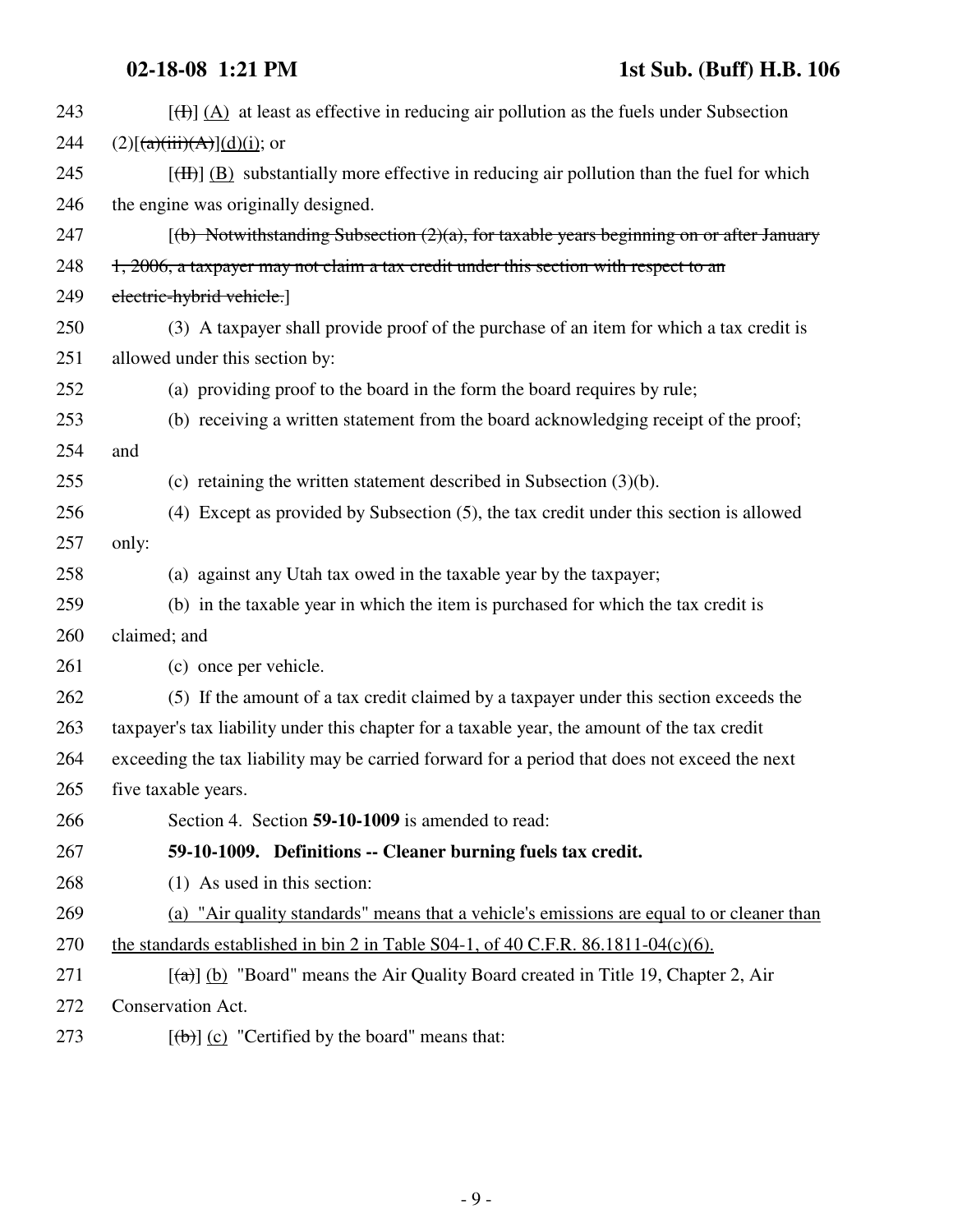| 274 | (i) a motor vehicle on which conversion equipment has been installed meets the                            |
|-----|-----------------------------------------------------------------------------------------------------------|
| 275 | following criteria:                                                                                       |
| 276 | (A) before the installation of conversion equipment, the vehicle does not exceed the                      |
| 277 | emission cut points for a transient test driving cycle, as specified in 40 C.F.R. Part 51,                |
| 278 | Appendix E to Subpart S, or an equivalent test for the make, model, and year of the vehicle;              |
| 279 | (B) the motor vehicle's emissions of regulated pollutants, when operating on fuels                        |
| 280 | listed in Subsection (2)[ $(a)(ii)(A)(c)(i)$ or [ $(2)(a)(ii)(B)$ ] (ii), is less than the emissions were |
| 281 | before the installation of conversion equipment; and                                                      |
| 282 | (C) a reduction in emissions under Subsection $(1)[(b)](d)(i)(B)$ is demonstrated by:                     |
| 283 | (I) certification of the conversion equipment by the federal Environmental Protection                     |
| 284 | Agency or by a state whose certification standards are recognized by the board;                           |
| 285 | (II) testing the motor vehicle, before and after installation of the conversion equipment,                |
| 286 | in accordance with 40 C.F.R. Part 86, Control Emissions from New and In-use Highway                       |
| 287 | Vehicles and Engines, using all fuels the motor vehicle is capable of using; or                           |
| 288 | (III) any other test or standard recognized by board rule; or                                             |
| 289 | (ii) special mobile equipment on which conversion equipment has been installed meets                      |
| 290 | the following criteria:                                                                                   |
| 291 | (A) the special mobile equipment's emissions of regulated pollutants, when operating                      |
| 292 | on fuels listed in Subsection $(2)[(a)(iii)(A)](c)(i)$ or $[(2)(a)(iii)(B)]$ (ii), is less than the       |
| 293 | emissions were before the installation of conversion equipment; and                                       |
| 294 | (B) a reduction in emissions under Subsection $(1)[\theta]$ (c)(ii)(A) is demonstrated by:                |
| 295 | (I) certification of the conversion equipment by the federal Environmental Protection                     |
| 296 | Agency or by a state whose certification standards are recognized by the board; or                        |
| 297 | (II) any other test or standard recognized by the board.                                                  |
| 298 | $[\text{e}^{-}]$ (d) "Clean fuel grant" means a grant a claimant, estate, or trust receives under         |
| 299 | Title 19, Chapter 1, Part 4, Clean Fuels and Vehicle Technology Program Act, for                          |
| 300 | reimbursement of a portion of the incremental cost of the OEM vehicle or the cost of                      |
| 301 | conversion equipment.                                                                                     |
| 302 | $[\text{(\text{d})}]$ (e) "Conversion equipment" means equipment referred to in Subsection                |
| 303 | $(2)[(a)(ii)](b)$ or $[(2)(a)(iii)]$ (c).                                                                 |
| 304 | [(e) "Electric-hybrid vehicle" is as defined in 42 U.S.C. Sec. 13435.]                                    |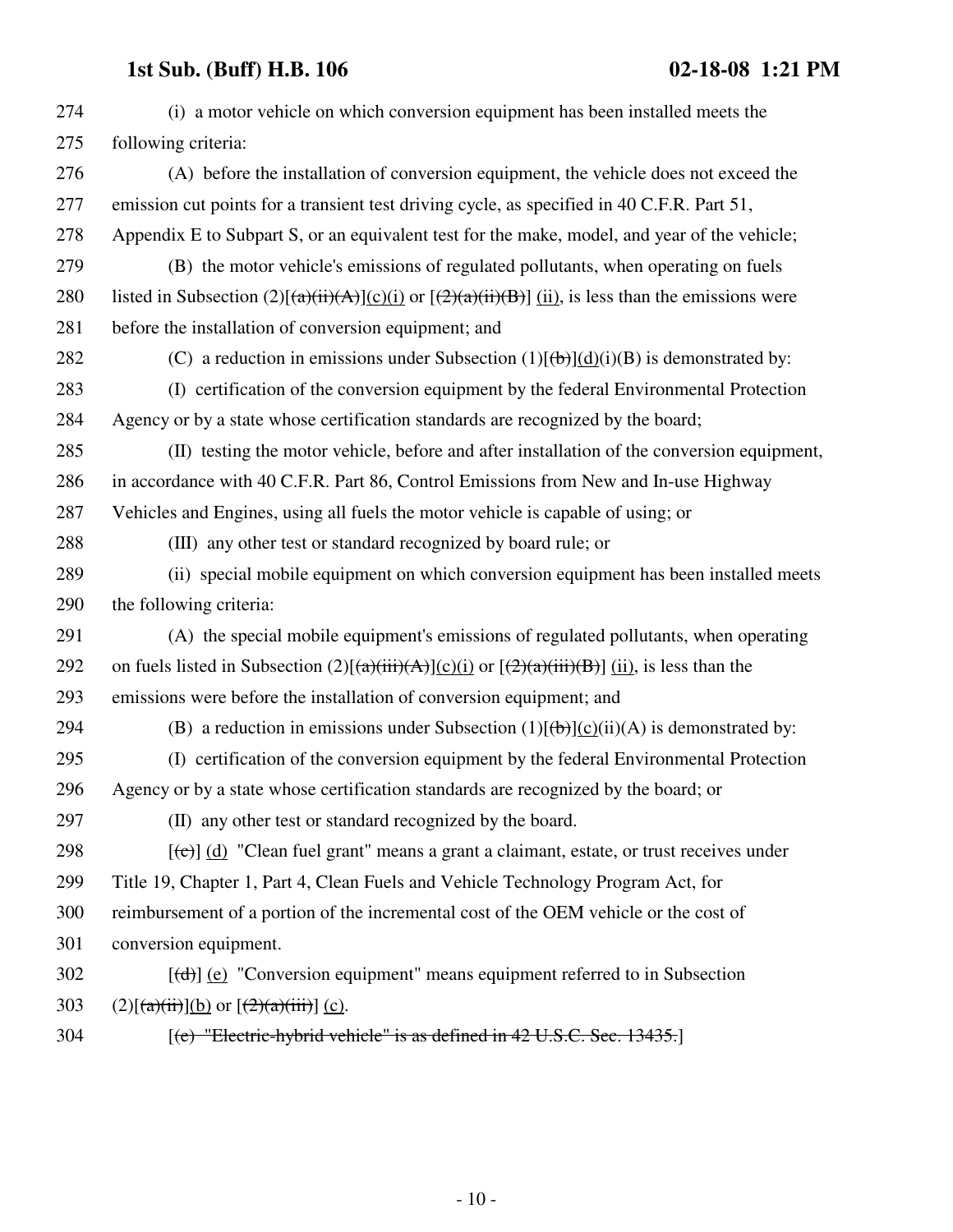| 305 | (f) "Fuel economy standards" means that a vehicle's combined fuel economy, as                                             |
|-----|---------------------------------------------------------------------------------------------------------------------------|
| 306 | determined in 40 C.F.R. $600.209-95(d)$ is equal to or greater than:                                                      |
| 307 | (i) 31 miles per gallon for gasoline-fueled vehicles;                                                                     |
| 308 | (ii) 36 miles per gallon for diesel-fueled vehicles;                                                                      |
| 309 | (iii) 19 miles per gallon for vehicles fueled by a blend of $85\%$ ethanol and $15\%$                                     |
| 310 | gasoline;                                                                                                                 |
| 311 | (iv) 19 miles per gallon for liquified petroleum gas-fueled vehicles; or                                                  |
| 312 | (v) standards consistent with 40 C.F.R. $600.209-95(d)$ that are adopted by the Air                                       |
| 313 | <b>Quality Board by rule.</b>                                                                                             |
| 314 | $[\text{f} \cdot \text{f} \cdot \text{f} \cdot \text{g}]$ "Incremental cost" has the same meaning as in Section 19-1-402. |
| 315 | $[\frac{1}{2}]$ (h) "OEM vehicle" has the same meaning as in Section 19-1-402.                                            |
| 316 | "Original purchase" means the purchase of a vehicle that has never been titled or<br>(i)                                  |
| 317 | registered and has been driven less than 7,500 miles.                                                                     |
| 318 | $[\frac{h}{\ln}]$ (k) "Special mobile equipment":                                                                         |
| 319 | (i) means any mobile equipment or vehicle not designed or used primarily for the                                          |
| 320 | transportation of persons or property; and                                                                                |
| 321 | (ii) includes construction or maintenance equipment.                                                                      |
| 322 | (2) $[(a)$ Except as provided in Subsection (2)(b), for] For taxable years beginning on or                                |
| 323 | after January 1, $[2001]$ 2009, but beginning on or before December 31, $[2010]$ 2013, a                                  |
| 324 | claimant, estate, or trust may claim one-time a nonrefundable tax credit per vehicle against tax                          |
| 325 | otherwise due under this chapter in an amount equal to:                                                                   |
| 326 | $(i)$ 50% of the incremental cost of an OEM vehicle registered in Utah minus the                                          |
| 327 | amount of any clean fuel grant received, up to a maximum tax credit of \$3,000 per vehicle, if                            |
| 328 | the vehicle:                                                                                                              |
| 329 | $[(A)$ is fueled by propane, natural gas, or electricity;                                                                 |
| 330 | $[(B)$ is fueled by other fuel the board determines annually on or before July 1 to be at                                 |
| 331 | least as effective in reducing air pollution as fuels under Subsection $(2)(a)(i)(A);$ or                                 |
| 332 | [(C) meets the clean-fuel vehicle standards in the federal Clean Air Act Amendments                                       |
| 333 | of 1990, 42 U.S.C. Sec. 7521 et seq.;                                                                                     |
| 334 | (a) \$750 for the original purchase of a new vehicle that is not fueled by compressed                                     |
| 335 | natural gas if the vehicle is registered in Utah and meets air quality and fuel economy                                   |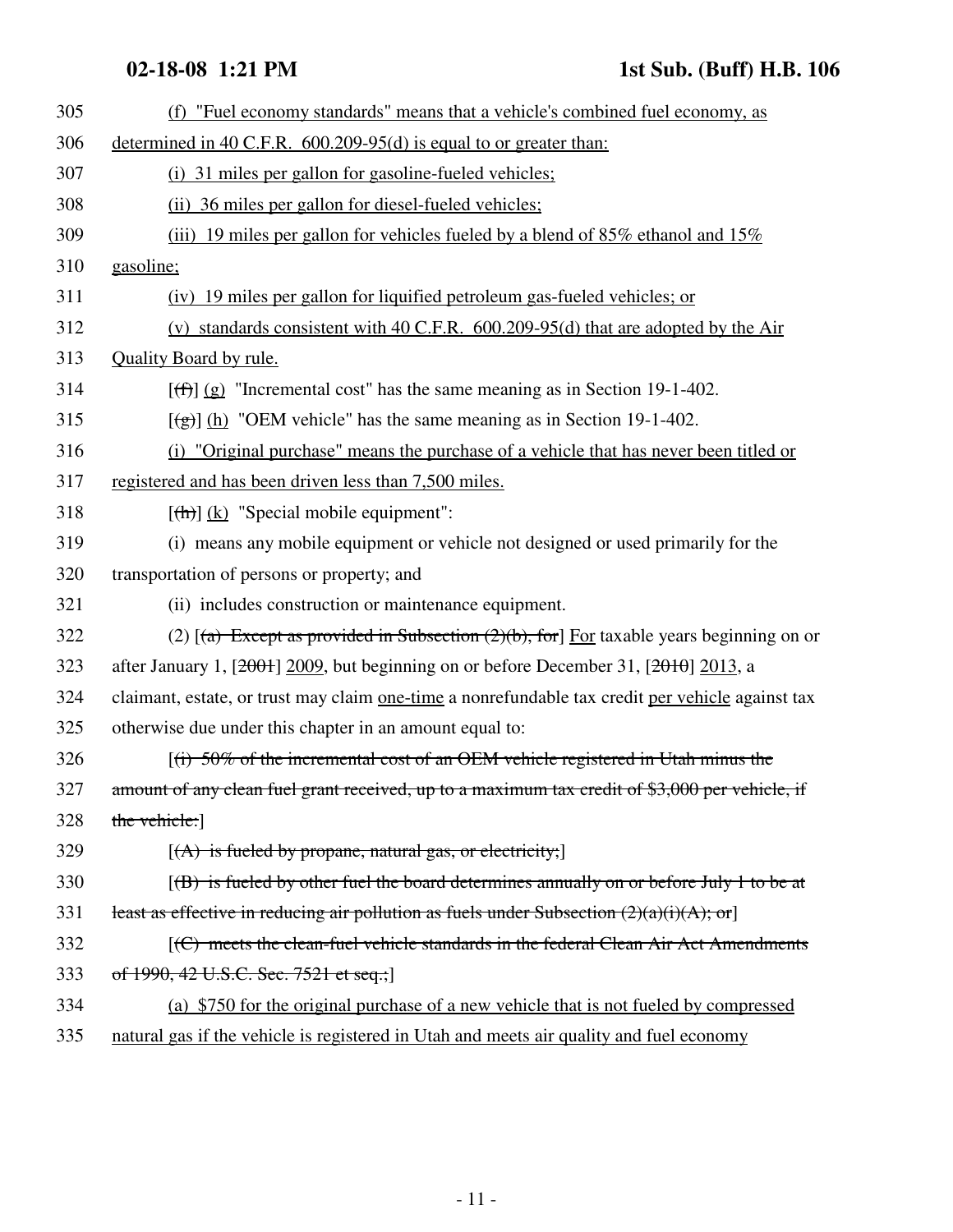| 336 | standards;                                                                                                         |
|-----|--------------------------------------------------------------------------------------------------------------------|
| 337 | (b) for the purchase of a vehicle fueled by compressed natural gas that is registered in                           |
| 338 | Utah, a one-time credit per vehicle equal to the lesser of:                                                        |
| 339 | (i) $$2,500;$ or                                                                                                   |
| 340 | (ii) 35% of the purchase price of the vehicle;                                                                     |
| 341 | $[\overrightarrow{(ii)}]$ (c) 50% of the cost of equipment for conversion, if certified by the board, of a         |
| 342 | motor vehicle registered in Utah minus the amount of any clean fuel conversion grant received,                     |
| 343 | up to a maximum tax credit of \$2,500 per vehicle, if the motor vehicle:                                           |
| 344 | $[\vec{A}]$ (i) is to be fueled by propane, natural gas, or electricity;                                           |
| 345 | $[\overline{(\mathbf{B})}]$ (ii) is to be fueled by other fuel the board determines annually on or before July 1   |
| 346 | to be at least as effective in reducing air pollution as fuels under Subsection                                    |
| 347 | $(2)[(a)(ii)(A)](c)(i);$ or                                                                                        |
| 348 | $[\text{(\textcircled{f})}]$ (iii) will meet the federal clean fuel vehicle standards in the federal Clean Air Act |
| 349 | Amendments of 1990, 42 U.S.C. Sec. 7521 et seq.; and                                                               |
| 350 | $[\text{(iii)}]$ (d) 50% of the cost of equipment for conversion, if certified by the board, of a                  |
| 351 | special mobile equipment engine minus the amount of any clean fuel conversion grant                                |
| 352 | received, up to a maximum tax credit of \$1,000 per special mobile equipment engine, if the                        |
| 353 | special mobile equipment is to be fueled by:                                                                       |
| 354 | $[\vec{A}]$ (i) propane, natural gas, or electricity; or                                                           |
| 355 | $[\overline{(\mathbf{B})}]$ (ii) other fuel the board determines annually on or before July 1 to be:               |
| 356 | $[\frac{H}{(H)}](A)$ at least as effective in reducing air pollution as the fuels under Subsection                 |
| 357 | $(2)[(a)(iii)(A)](d)(i);$ or                                                                                       |
| 358 | $[\text{H}\text{H}]$ (B) substantially more effective in reducing air pollution than the fuel for which            |
| 359 | the engine was originally designed.                                                                                |
| 360 | $(6)$ Notwithstanding Subsection $(2)(a)$ , for taxable years beginning on or after January                        |
| 361 | 1, 2006, a claimant, estate, or trust may not claim a tax credit under this section with respect to                |
| 362 | an electric-hybrid vehicle.]                                                                                       |
| 363 | (3) A claimant, estate, or trust shall provide proof of the purchase of an item for which                          |
| 364 | a tax credit is allowed under this section by:                                                                     |
| 365 | (a) providing proof to the board in the form the board requires by rule;                                           |
| 366 | (b) receiving a written statement from the board acknowledging receipt of the proof;                               |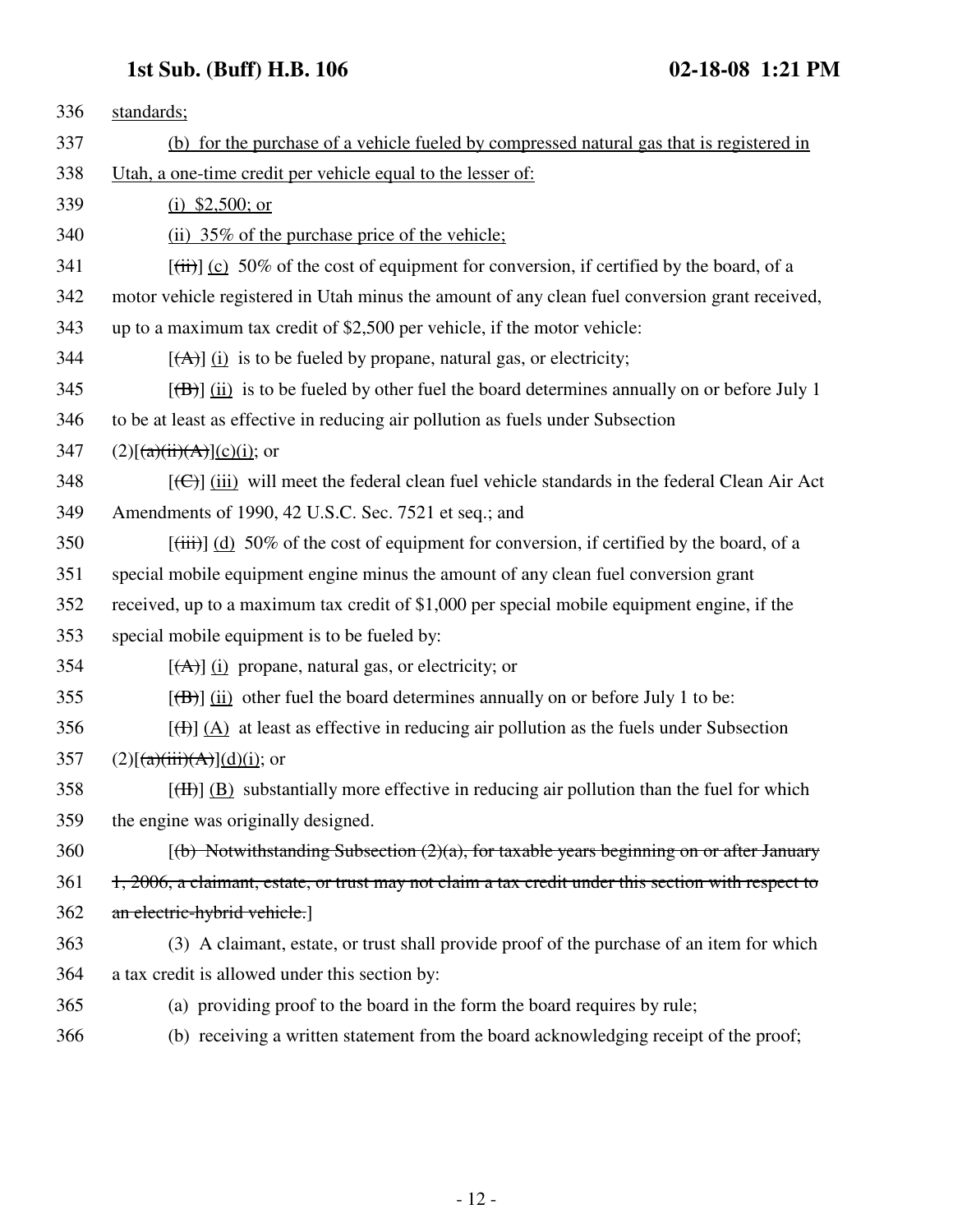**02-18-08 1:21 PM 1st Sub. (Buff) H.B. 106**

| 367 | and                                                                                                 |
|-----|-----------------------------------------------------------------------------------------------------|
| 368 | (c) retaining the written statement described in Subsection $(3)(b)$ .                              |
| 369 | (4) Except as provided by Subsection (5), the tax credit under this section is allowed              |
| 370 | only:                                                                                               |
| 371 | (a) against any Utah tax owed in the taxable year by the claimant, estate, or trust;                |
| 372 | (b) in the taxable year in which the item is purchased for which the tax credit is                  |
| 373 | claimed; and                                                                                        |
| 374 | (c) once per vehicle.                                                                               |
| 375 | (5) If the amount of a tax credit claimed by a claimant, estate, or trust under this                |
| 376 | section exceeds the claimant's, estate's, or trust's tax liability under this chapter for a taxable |
| 377 | year, the amount of the tax credit exceeding the tax liability may be carried forward for a period  |
| 378 | that does not exceed the next five taxable years.                                                   |
| 379 | Section 5. Section 59-13-103 is amended to read:                                                    |
| 380 | 59-13-103. List of clean fuels provided to tax commission -- Report to the                          |
| 381 | Legislature.                                                                                        |
| 382 | (1) The Air Quality Board shall annually provide to the tax commission a list of fuels              |
| 383 | that are clean fuels under Section 59-13-102.                                                       |
| 384 | (2) The Air Quality Board created under Section 19-2-103 shall in conjunction with the              |
| 385 | State Tax Commission prepare and submit to the Legislature before January 1, 1995, a report         |
| 386 | evaluating the impacts, benefits, and economic consequences of the clean fuel [certificate]         |
| 387 | provisions of Sections 59-13-201 and 59-13-301.                                                     |
| 388 | Section 6. Section 59-13-301 is amended to read:                                                    |
| 389 | 59-13-301. Tax basis -- Rate -- Exemptions -- Revenue deposited with treasurer                      |
| 390 | and credited to Transportation Fund -- Reduction of tax in limited circumstances.                   |
| 391 | (1) (a) Except as provided in Subsections (2), (3), $[\text{and}](11)$ , and (12) and Section       |
| 392 | 59-13-304, a tax is imposed at the same rate imposed under Subsection $59-13-201(1)(a)$ on the:     |
| 393 | (i) removal of undyed diesel fuel from any refinery;                                                |
| 394 | (ii) removal of undyed diesel fuel from any terminal;                                               |
| 395 | (iii) entry into the state of any undyed diesel fuel for consumption, use, sale, or                 |
| 396 | warehousing;                                                                                        |
| 397 | (iv) sale of undyed diesel fuel to any person who is not registered as a supplier under             |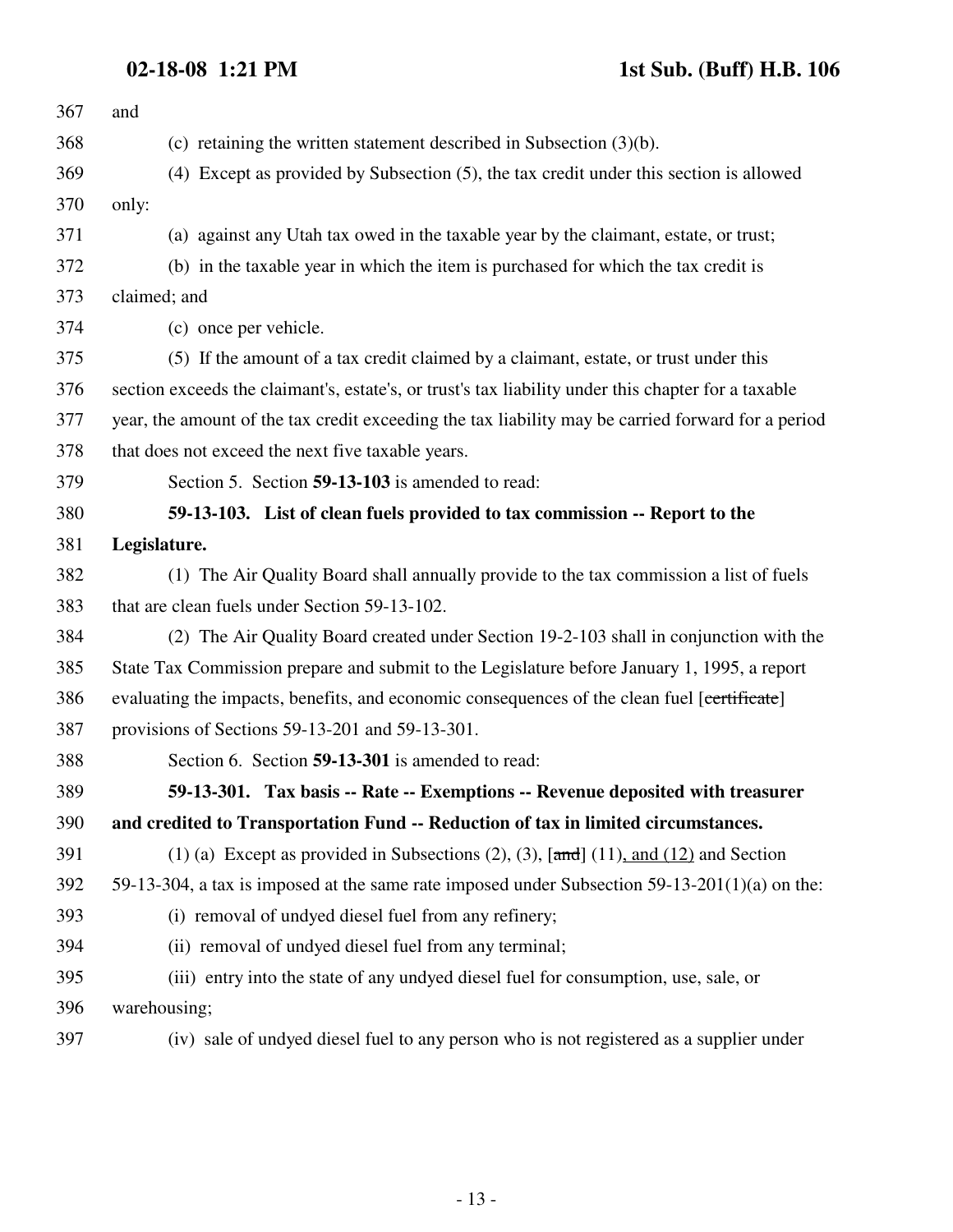| 398 | this part unless the tax has been collected under this section;                                  |
|-----|--------------------------------------------------------------------------------------------------|
| 399 | (v) any untaxed special fuel blended with undyed diesel fuel; or                                 |
| 400 | (vi) use of untaxed special fuel <del>[, other than a clean special fuel</del> ].                |
| 401 | (b) The tax imposed under this section shall only be imposed once upon any special               |
| 402 | fuel.                                                                                            |
| 403 | (2) (a) No special fuel tax is imposed or collected upon dyed diesel fuel which:                 |
| 404 | (i) is sold or used for any purpose other than to operate or propel a motor vehicle upon         |
| 405 | the public highways of the state, but this exemption applies only in those cases where the       |
| 406 | purchasers or the users of special fuel establish to the satisfaction of the commission that the |
| 407 | special fuel was used for purposes other than to operate a motor vehicle upon the public         |
| 408 | highways of the state; or                                                                        |
| 409 | (ii) is sold to this state or any of its political subdivisions.                                 |
| 410 | (b) No special fuel tax is imposed on undyed diesel fuel $[\text{which}]$ or clean fuel that:    |
| 411 | (i) is sold to the United States government or any of its instrumentalities or to this state     |
| 412 | or any of its political subdivisions;                                                            |
| 413 | (ii) is exported from this state if proof of actual exportation on forms prescribed by the       |
| 414 | commission is made within 180 days after exportation;                                            |
| 415 | (iii) is used in a vehicle off-highway;                                                          |
| 416 | (iv) is used to operate a power take-off unit of a vehicle;                                      |
| 417 | (v) is used for off-highway agricultural uses;                                                   |
| 418 | (vi) is used in a separately fueled engine on a vehicle that does not propel the vehicle         |
| 419 | upon the highways of the state; or                                                               |
| 420 | (vii) is used in machinery and equipment not registered and not required to be                   |
| 421 | registered for highway use.                                                                      |
| 422 | (3) No tax is imposed or collected on special fuel if it is:                                     |
| 423 | (a) $(i)$ purchased for business use in machinery and equipment not registered and not           |
| 424 | required to be registered for highway use; and                                                   |
| 425 | $[\theta]$ (ii) used pursuant to the conditions of a state implementation plan approved under    |
| 426 | Title 19, Chapter 2, Air Conservation Act <sup>[-1</sup> ]; or                                   |
| 427 | (b) propane or electricity.                                                                      |
| 428 | (4) Upon request of a buyer meeting the requirements under Subsection (3), the                   |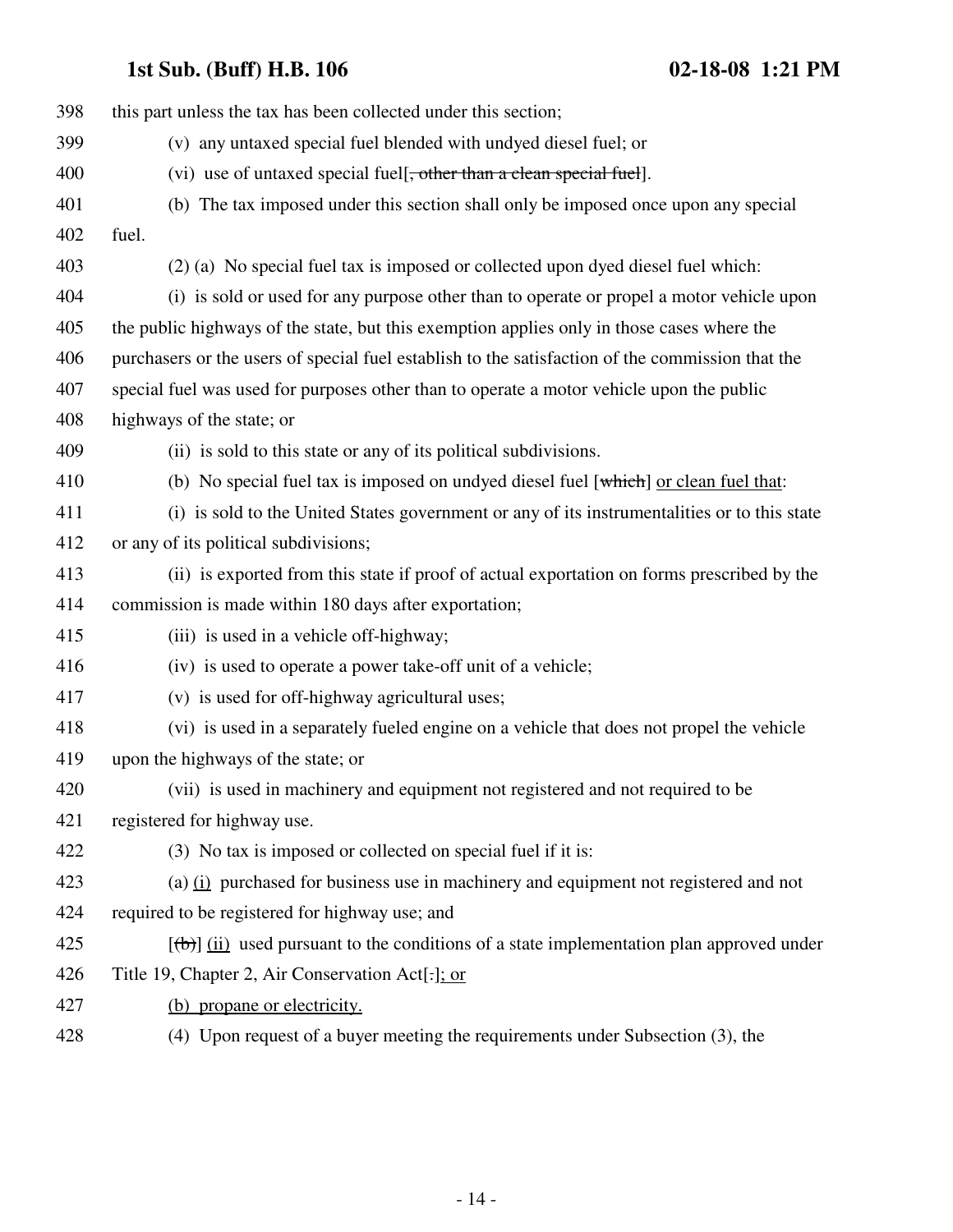429 Division of Air Quality shall issue an exemption certificate that may be shown to a seller.

- 430 (5) The special fuel tax shall be paid by the supplier.
- 431 (6) (a) The special fuel tax shall be paid by every user who is required by Sections 432 59-13-303 and 59-13-305 to obtain a special fuel user permit and file special fuel tax reports.
- 433 (b) The user shall receive a refundable credit for special fuel taxes paid on purchases 434 which are delivered into vehicles and for which special fuel tax liability is reported.
- 435 (7) (a) Except as provided under Subsections (7)(b) and (c), all revenue received by the 436 commission from taxes and license fees under this part shall be deposited daily with the state 437 treasurer and credited to the Transportation Fund.
- 438 (b) An appropriation from the Transportation Fund shall be made to the commission to 439 cover expenses incurred in the administration and enforcement of this part and the collection of 440 the special fuel tax.
- 441 (c) Five dollars of each special fuel user trip permit fee paid under Section 59-13-303 442 may be used by the commission as a dedicated credit to cover the costs of electronic 443 credentialing as provided in Section 41-1a-303.
- 444 (8) The commission may either collect no tax on special fuel exported from the state 445 or, upon application, refund the tax paid.
- 446 (9) (a) The United States government or any of its instrumentalities, this state, or a 447 political subdivision of this state that has purchased special fuel from a supplier or from a retail 448 dealer of special fuel and has paid the tax on the special fuel as provided in this section is 449 entitled to a refund of the tax and may file with the commission for a quarterly refund in a 450 manner prescribed by the commission.
- 451 (b) In accordance with Title 63, Chapter 46a, Utah Administrative Rulemaking Act, the 452 commission shall make rules governing the application and refund provided for in Subsection 453 (9)(a).
- 454 (10) (a) The purchaser shall pay the tax on diesel fuel purchased for uses under 455 Subsections  $(2)(b)(i)$ ,  $(iii)$ ,  $(iv)$ ,  $(v)$ ,  $(vi)$ , and  $(vii)$  and apply for a refund for the tax paid as 456 provided in Subsection (9) and this Subsection (10).
- 457 (b) In accordance with Title 63, Chapter 46a, Utah Administrative Rulemaking Act, the 458 commission shall make rules governing the application and refund for off-highway and 459 nonhighway uses provided under Subsections (2)(b)(iii), (iv), (vi), and (vii).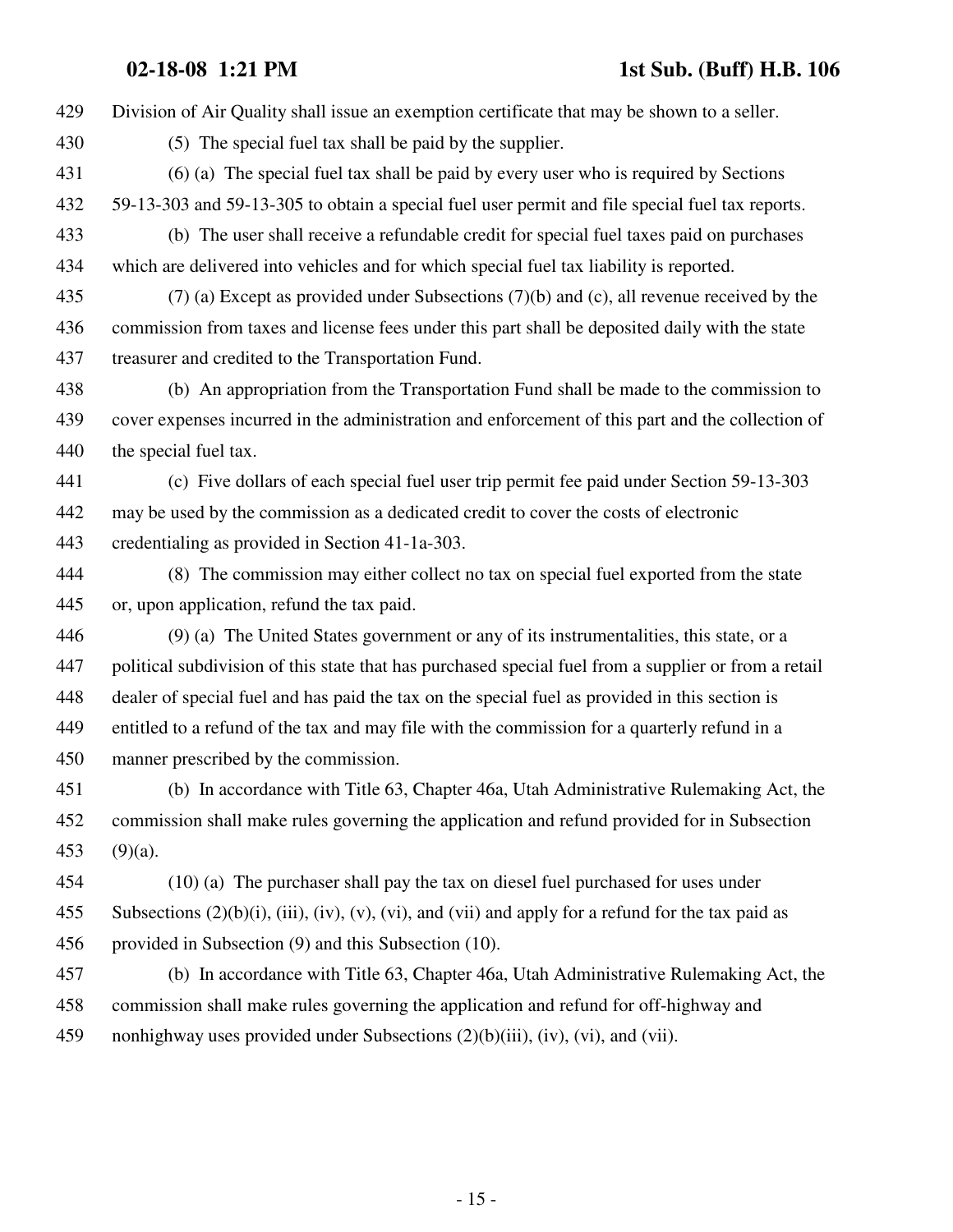| 460 | (c) A refund of tax paid under this part on diesel fuel used for nonhighway agricultural         |  |  |  |  |  |
|-----|--------------------------------------------------------------------------------------------------|--|--|--|--|--|
| 461 | uses shall be made in accordance with the tax return procedures under Section 59-13-202.         |  |  |  |  |  |
| 462 | $(11)$ (a) Beginning on April 1, 2001, a tax imposed under this section on special fuel is       |  |  |  |  |  |
| 463 | reduced to the extent provided in Subsection $(11)(b)$ if:                                       |  |  |  |  |  |
| 464 | (i) the Navajo Nation imposes a tax on the special fuel;                                         |  |  |  |  |  |
| 465 | (ii) the tax described in Subsection $(11)(a)(i)$ is imposed without regard to whether the       |  |  |  |  |  |
| 466 | person required to pay the tax is an enrolled member of the Navajo Nation; and                   |  |  |  |  |  |
| 467 | (iii) the commission and the Navajo Nation execute and maintain an agreement as                  |  |  |  |  |  |
| 468 | provided in this Subsection (11) for the administration of the reduction of tax.                 |  |  |  |  |  |
| 469 | (b) (i) If but for Subsection $(11)(a)$ the special fuel is subject to a tax imposed by this     |  |  |  |  |  |
| 470 | section:                                                                                         |  |  |  |  |  |
| 471 | (A) the state shall be paid the difference described in Subsection $(11)(b)(ii)$ if that         |  |  |  |  |  |
| 472 | difference is greater than \$0; and                                                              |  |  |  |  |  |
| 473 | (B) a person may not require the state to provide a refund, a credit, or similar tax relief      |  |  |  |  |  |
| 474 | if the difference described in Subsection $(11)(b)(ii)$ is less than or equal to \$0.            |  |  |  |  |  |
| 475 | (ii) The difference described in Subsection $(11)(b)(i)$ is equal to the difference              |  |  |  |  |  |
| 476 | between:                                                                                         |  |  |  |  |  |
| 477 | (A) the amount of tax imposed on the special fuel by this section; less                          |  |  |  |  |  |
| 478 | (B) the tax imposed and collected by the Navajo Nation on the special fuel.                      |  |  |  |  |  |
| 479 | (c) For purposes of Subsections $(11)(a)$ and $(b)$ , the tax paid to the Navajo Nation on       |  |  |  |  |  |
| 480 | the special fuel does not include any interest or penalties a taxpayer may be required to pay to |  |  |  |  |  |
| 481 | the Navajo Nation.                                                                               |  |  |  |  |  |
| 482 | (d) In accordance with Title 63, Chapter 46a, Utah Administrative Rulemaking Act, the            |  |  |  |  |  |
| 483 | commission shall make rules governing the procedures for administering the reduction of tax      |  |  |  |  |  |
| 484 | provided under this Subsection (11).                                                             |  |  |  |  |  |
| 485 | (e) The agreement required under Subsection $(11)(a)$ :                                          |  |  |  |  |  |
| 486 | $(i)$ may not:                                                                                   |  |  |  |  |  |
| 487 | (A) authorize the state to impose a tax in addition to a tax imposed under this chapter;         |  |  |  |  |  |
| 488 | (B) provide a reduction of taxes greater than or different from the reduction described          |  |  |  |  |  |
| 489 | in this Subsection $(11)$ ; or                                                                   |  |  |  |  |  |
| 490 | (C) affect the power of the state to establish rates of taxation;                                |  |  |  |  |  |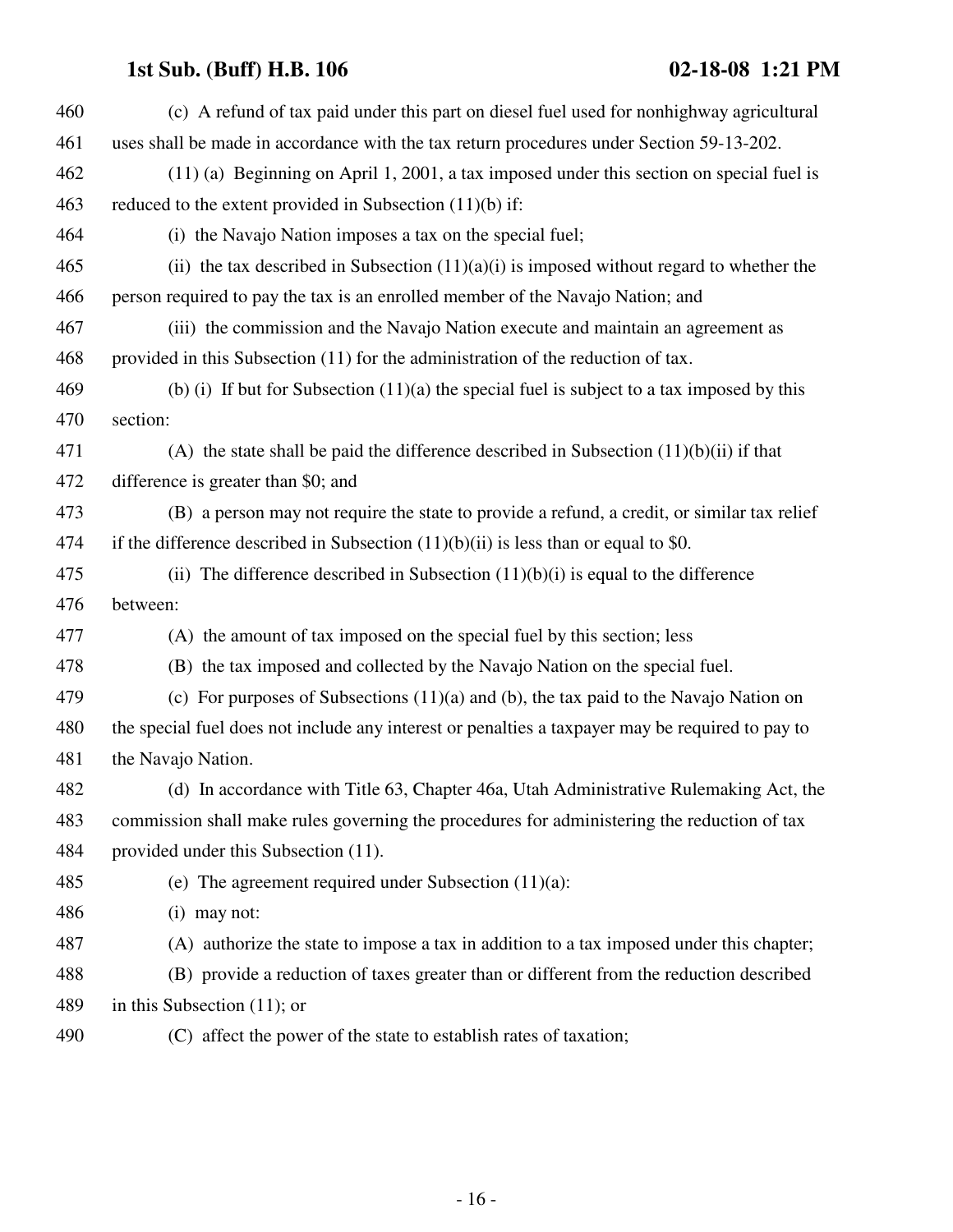| 491 | $(ii)$ shall:                                                                                           |
|-----|---------------------------------------------------------------------------------------------------------|
| 492 | $(A)$ be in writing;                                                                                    |
| 493 | (B) be signed by:                                                                                       |
| 494 | (I) the chair of the commission or the chair's designee; and                                            |
| 495 | (II) a person designated by the Navajo Nation that may bind the Navajo Nation;                          |
| 496 | (C) be conditioned on obtaining any approval required by federal law;                                   |
| 497 | (D) state the effective date of the agreement; and                                                      |
| 498 | (E) state any accommodation the Navajo Nation makes related to the construction and                     |
| 499 | maintenance of state highways and other infrastructure within the Utah portion of the Navajo            |
| 500 | Nation; and                                                                                             |
| 501 | $(iii)$ may:                                                                                            |
| 502 | (A) notwithstanding Section 59-1-403, authorize the commission to disclose to the                       |
| 503 | Navajo Nation information that is:                                                                      |
| 504 | (I) contained in a document filed with the commission; and                                              |
| 505 | (II) related to the tax imposed under this section;                                                     |
| 506 | (B) provide for maintaining records by the commission or the Navajo Nation; or                          |
| 507 | (C) provide for inspections or audits of suppliers, distributors, carriers, or retailers                |
| 508 | located or doing business within the Utah portion of the Navajo Nation.                                 |
| 509 | (f) (i) If, on or after April 1, 2001, the Navajo Nation changes the tax rate of a tax                  |
| 510 | imposed on special fuel, any change in the amount of the reduction of taxes under this                  |
| 511 | Subsection $(11)$ as a result of the change in the tax rate is not effective until the first day of the |
| 512 | calendar quarter after a 60-day period beginning on the date the commission receives notice:            |
| 513 | (A) from the Navajo Nation; and                                                                         |
| 514 | (B) meeting the requirements of Subsection $(11)(f)(ii)$ .                                              |
| 515 | (ii) The notice described in Subsection $(11)(f)(i)$ shall state:                                       |
| 516 | (A) that the Navajo Nation has changed or will change the tax rate of a tax imposed on                  |
| 517 | special fuel;                                                                                           |
| 518 | (B) the effective date of the rate change of the tax described in Subsection                            |
| 519 | $(11)(f)(ii)(A);$ and                                                                                   |
| 520 | (C) the new rate of the tax described in Subsection $(11)(f)(ii)(A)$ .                                  |
| 521 | (g) If the agreement required by Subsection $(11)(a)$ terminates, a reduction of tax is not             |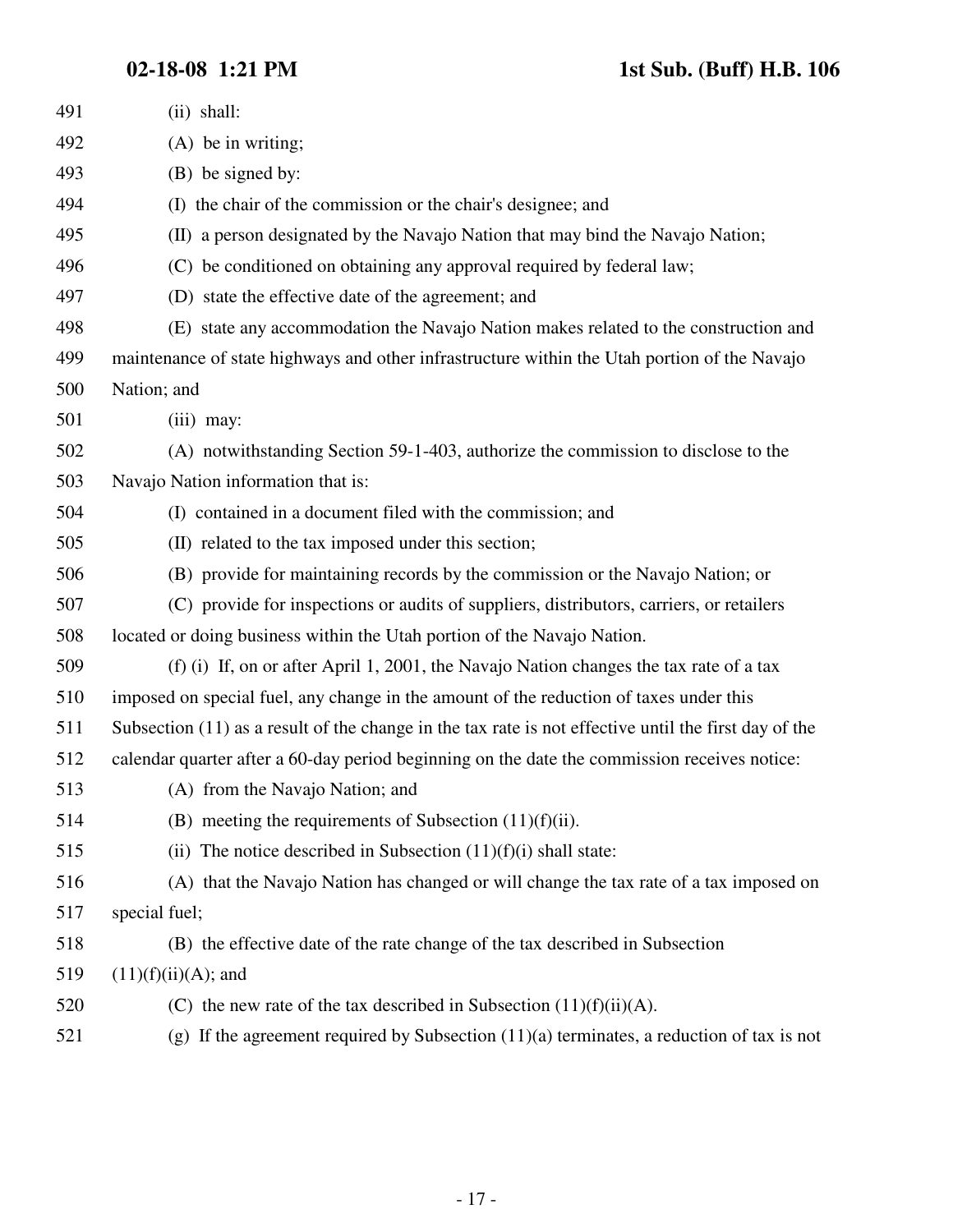| 522 | permitted under this Subsection (11) beginning on the first day of the calendar quarter after a     |  |  |  |  |  |
|-----|-----------------------------------------------------------------------------------------------------|--|--|--|--|--|
| 523 | 30-day period beginning on the day the agreement terminates.                                        |  |  |  |  |  |
| 524 | (h) If there is a conflict between this Subsection (11) and the agreement required by               |  |  |  |  |  |
| 525 | Subsection $(11)(a)$ , this Subsection $(11)$ governs.                                              |  |  |  |  |  |
| 526 | (12) Beginning on January 1, 2009, a tax imposed under this section on compressed                   |  |  |  |  |  |
| 527 | natural gas is imposed at a reduced rate of 8-1/2 cents per gasoline gallon equivalent to be        |  |  |  |  |  |
| 528 | increased or decreased proportionately with any increase or decrease in the rate in Subsection      |  |  |  |  |  |
| 529 | $59-13-201(1)(a)$ .                                                                                 |  |  |  |  |  |
| 530 | Section 7. Section 59-13-304 is amended to read:                                                    |  |  |  |  |  |
| 531 | 59-13-304. Inspection of clean fuel vehicles.                                                       |  |  |  |  |  |
| 532 | $(1)$ (a) Except as provided in Subsection (4), a user of special fuel who owns a vehicle           |  |  |  |  |  |
| 533 | powered by a clean special fuel as defined under Section 59-13-102 shall pay a clean special        |  |  |  |  |  |
| 534 | fuel tax as provided under this section for use of clean special fuel.]                             |  |  |  |  |  |
| 535 | $(\mathbf{b})$ A user of special fuel who qualifies for the clean special fuel tax shall annually   |  |  |  |  |  |
| 536 | purchase from the commission a clean special fuel tax certificate for each vehicle owned or         |  |  |  |  |  |
| 537 | leased that is powered by a clean special fuel.                                                     |  |  |  |  |  |
| 538 | [(c) Clean special fuel tax certificates are provided to encourage the use of clean fuels           |  |  |  |  |  |
| 539 | to reduce air pollution.]                                                                           |  |  |  |  |  |
| 540 | $[(2)$ (a) The fee for a clean special fuel tax certificate is:                                     |  |  |  |  |  |
| 541 | $[(i)$ 70/.19 of the tax per gallon imposed under Subsection 59-13-201(1)(a), rounded up            |  |  |  |  |  |
| 542 | to the nearest dollar, for qualified motor vehicles as defined under Section 59-13-102; and]        |  |  |  |  |  |
| 543 | $[(iii) 36/0.19]$ of the tax per gallon imposed under Subsection 59-13-201(1)(a), rounded           |  |  |  |  |  |
| 544 | up to the nearest dollar, for other vehicles.                                                       |  |  |  |  |  |
| 545 | $[\theta]$ (1) The commission may require each clean fuel vehicle to be inspected for safe          |  |  |  |  |  |
| 546 | operation [before issuing the certificate].                                                         |  |  |  |  |  |
| 547 | $[\text{(\texttt{c})}]$ (2) Each clean fuel vehicle shall be equipped with an approved and properly |  |  |  |  |  |
| 548 | installed carburetion system if it is powered by a fuel that is gaseous at standard atmospheric     |  |  |  |  |  |
| 549 | conditions.                                                                                         |  |  |  |  |  |
| 550 | $(3)$ (a) Beginning January 1, 2001 through December 31, 2010, there is imposed a                   |  |  |  |  |  |
| 551 | surcharge of \$35 on each clean special fuel tax certificate issued under this section.             |  |  |  |  |  |
| 552 | $[(b) (i)$ Until Subsection (3)(b)(ii) applies, surcharges imposed under Subsection (3)(a)          |  |  |  |  |  |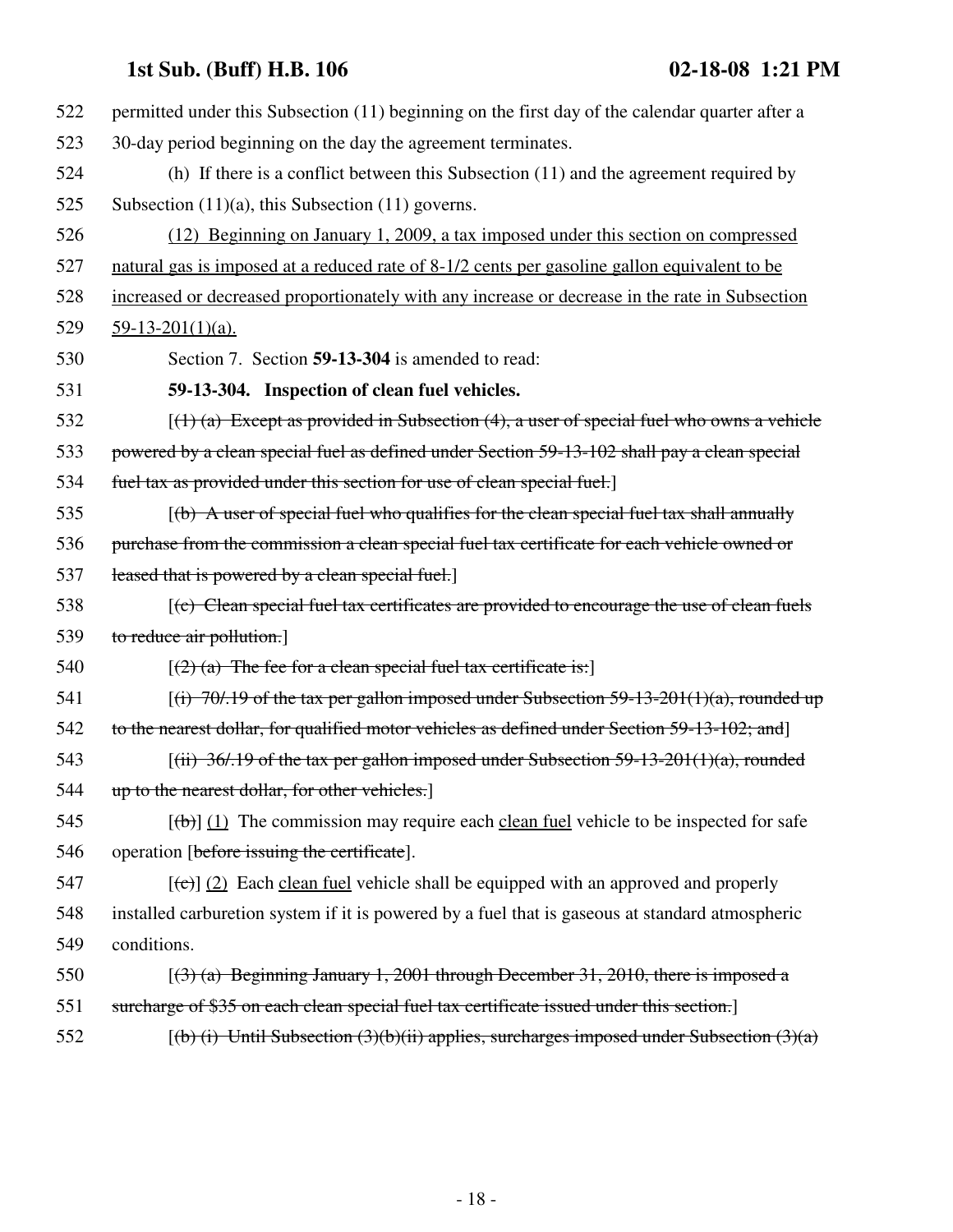| 553 | shall be deposited into the Centennial Highway Fund Restricted Account created under Section               |
|-----|------------------------------------------------------------------------------------------------------------|
| 554 | $72 - 2 - 118.$                                                                                            |
| 555 | [(ii) When the highway general obligation bonds have been paid off and the highway                         |
| 556 | projects completed that are intended to be paid from revenues deposited in the Centennial                  |
| 557 | Highway Fund Restricted Account as determined by the Executive Appropriations Committee                    |
| 558 | under Subsection 72-2-118(6)(d), the surcharge imposed under Subsection $(3)(a)$ shall be                  |
| 559 | deposited into the Transportation Investment Fund of 2005 created by Section 72-2-124.                     |
| 560 | $(4)$ A governmental entity identified in Subsection 59-13-301(9) that owns or leases a                    |
| 561 | vehicle powered by a special fuel that qualifies as a clean special fuel is exempt from the clean          |
| 562 | special fuel tax imposed under this section.]                                                              |
| 563 | Section 8. Section 59-13-314 is amended to read:                                                           |
| 564 | 59-13-314. Special fuel user permit required before registration of vehicle.                               |
| 565 | Before registering any motor vehicle which is operated by special fuels, the registered                    |
| 566 | owner or lessee of the vehicle shall obtain $[\div(\pm)]$ a valid special fuel user permit for the current |
| 567 | year if required under Section 59-13-303[; or].                                                            |
| 568 | $(2)$ a valid clean special fuel tax certificate for the current year if required under                    |
| 569 | Section $59-13-304$ .                                                                                      |
| 570 | Section 9. Section <b>72-2-124</b> is amended to read:                                                     |
| 571 | 72-2-124. Transportation Investment Fund of 2005.                                                          |
| 572 | (1) There is created a special revenue fund entitled the Transportation Investment Fund                    |
| 573 | of 2005.                                                                                                   |
| 574 | (2) The fund consists of monies generated from the following sources:                                      |
| 575 | (a) any voluntary contributions received for the maintenance, construction,                                |
| 576 | reconstruction, or renovation of state and federal highways; and                                           |
| 577 | (b) appropriations made to the fund by the Legislature.                                                    |
| 578 | (3) When the highway general obligation bonds have been paid off and the highway                           |
| 579 | projects completed that are intended to be paid from revenues deposited in the Centennial                  |
| 580 | Highway Fund Restricted Account as determined by the Executive Appropriations Committee                    |
| 581 | under Subsection $72-2-118(6)(d)$ , the fund shall also consist of monies generated from the               |
| 582 | following sources:                                                                                         |
| 583 | (a) registration fees designated under Subsection $41-1a-1201(6)(a)$ ; and                                 |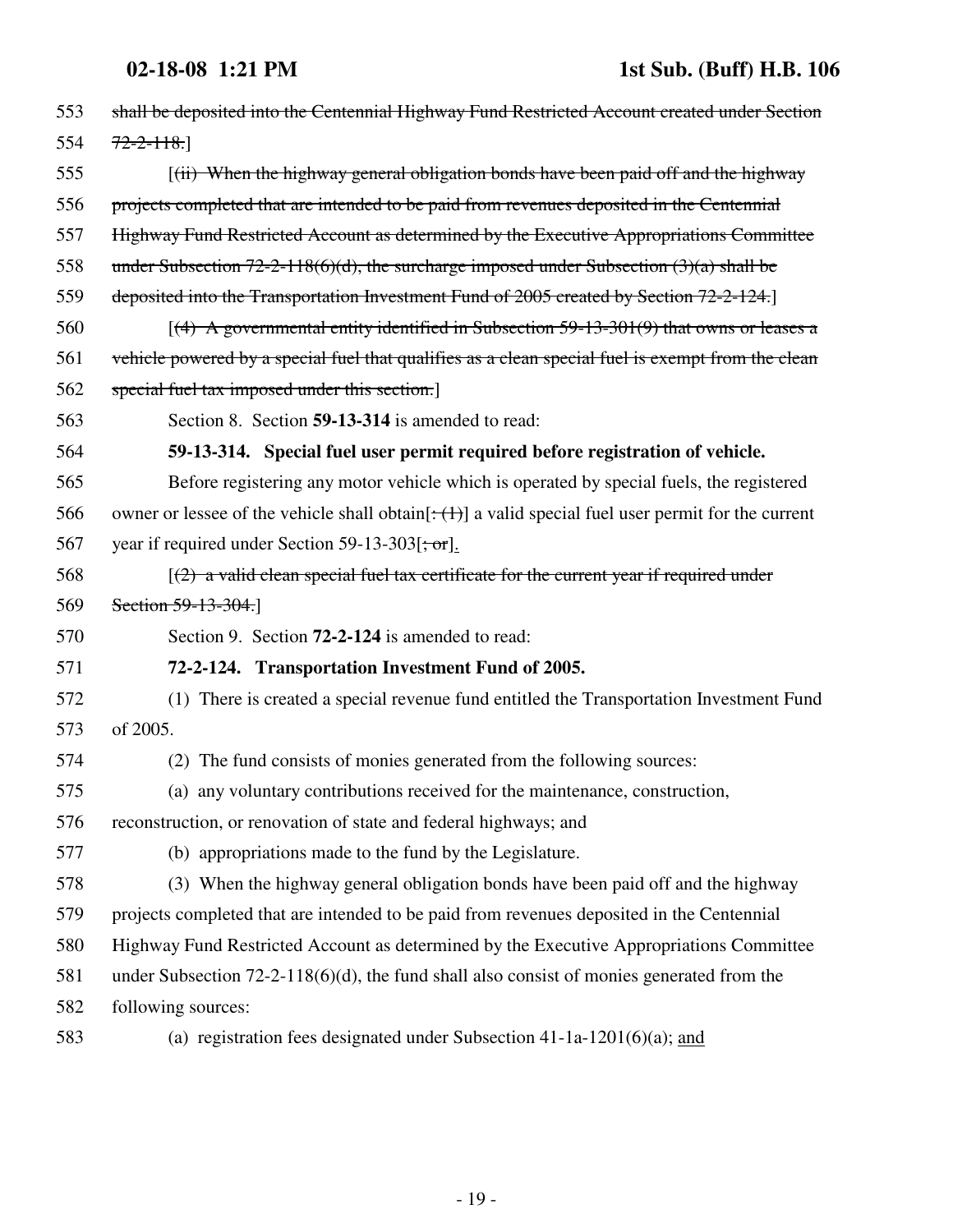| 584 | $(6)$ the clean special fuel tax certificate surcharge under Subsection 59-13-304(3);           |
|-----|-------------------------------------------------------------------------------------------------|
| 585 | $and$ ]                                                                                         |
| 586 | $[\text{(\text{e})}]$ (b) the sales and use tax amounts provided for in Section 59-12-103.      |
| 587 | $(4)$ (a) The fund shall earn interest.                                                         |
| 588 | (b) All interest earned on fund monies shall be deposited into the fund.                        |
| 589 | $(5)$ (a) Except as provided in Subsections $(5)(b)$ and (c), the executive director may use    |
| 590 | fund monies only to pay the costs of maintenance, construction, reconstruction, or renovation   |
| 591 | to state and federal highways prioritized by the Transportation Commission through the          |
| 592 | prioritization process for new transportation capacity projects adopted under Section 72-1-304. |
| 593 | (b) The executive director may use fund monies deposited into the fund in fiscal year           |
| 594 | 2006 only to pay the costs of maintenance, construction, reconstruction, or renovation to state |
| 595 | and federal highways prioritized by the Transportation Commission.                              |
| 596 | (c) The executive director may use fund monies to exchange for an equal or greater              |
| 597 | amount of federal transportation funds to be used as provided in Subsection $(5)(a)$ .          |
| 598 | Section 10. Effective date.                                                                     |
|     |                                                                                                 |

599 This bill takes effect on January 1, 2009.